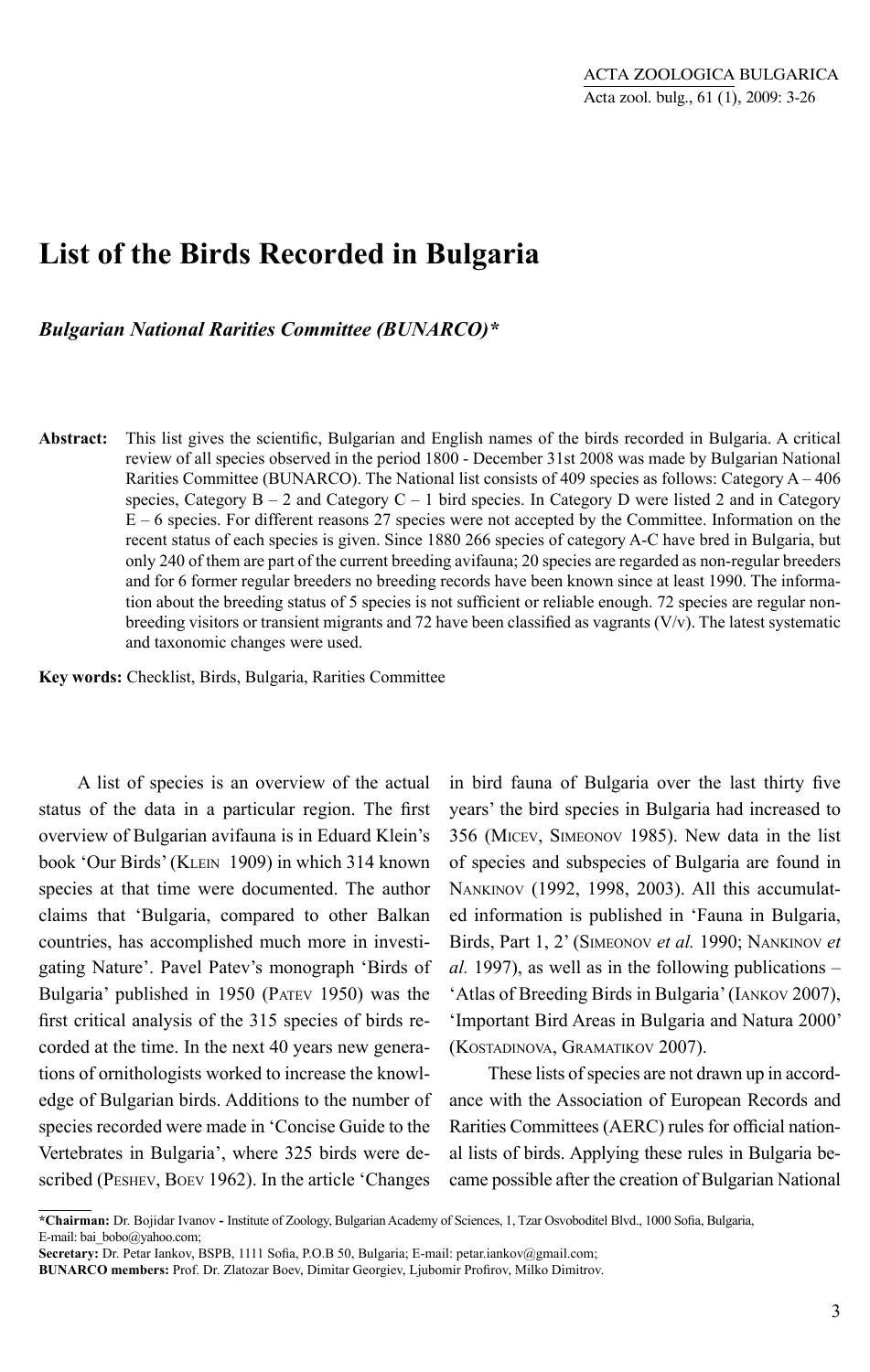Rarities Committee. BUNARCO is an independent body, running according to the rules of AERC. The establishment of BUNARCO was announced by the AERC in October 1996, thus gaining its international recognition. Bulgarian National Rarities Committee is the successor of Rare Bird Commission, set up by the inaugural meeting of Bulgarian Society for the Protection of Birds (BSPB), held on 3rd June 1988. Until 1994 the Rare Bird Commission had gone a long way towards synchronisation with the rules and activities of AERC. On 7th December 1995 all renowned Bulgarian ornithologists were invited to create an independent committee for rare species. It was decided to form Bulgarian National Rarities Committee. Dr. Bojidar Ivanov (Institute of Zoology, BAS) has been elected for its Chairman.

The enclosed updated list is the result of a careful analysis of information accumulated so far. It covers the period from the first publications on the birds of Bulgaria in the XIX century up to December 31st, 2008. Species in this list are assigned to one or another category (A-E) in accordance with the clearly defined criteria of AERC. The national list consists of categories A, B and C only and contains a total of 409 species. Species from categories D and E are omitted. The question of bird subspecies occurring in Bulgaria is not considered, because for many of the species further studies are needed. The information on *Phasianus colchicus* refers to the wide-spread hybrid *Ph. colchicus torquatus x Ph. c. mongolicus*, and that for *Columba livia* concerns wild and free-living individuals of the feral form of *Columba livia f. domestica.* With Barbary Dove we concern ourselves with the feral breeding pairs of the form *Streptopelia roseogrisea var. 'risoria'*, originating from captive individuals of the African wild type *Streptopelia roseogrisea* (CRAMP 1985; HEINZEL *et al*. 1995; SVEN-SSON *et al.* 1999). Italian Sparrow (*Passer italiae*) is considered to be a stabilised hybrid between House and Spanish sparrows and is placed in the list for information only, not considered as a separate species. In compiling the list we adhere to the system used in 'Handbook of the Birds of Europe the Middle East and North Africa' (CRAMP *et al.* 1977-1994). In many cases recent changes in the systematic order

have been followed as in 'Handbook of the Birds of the World' (1992 - [2008]). The spelling changes in some bird names were used as recommended by the AERC. Detailed information on current status of the bird species recorded in Bulgaria is set out below.

## **Column I: Species Category**

**А**: Species which have been recorded in an apparently wild state at least once since January 1st 1950 (406 species).

**В**: Species which have been recorded in an apparently wild state at least once between the year 1800 and December 31st 1949, but not subsequently (2 species).

**С**: Species that, although originally introduced by man, either deliberately or accidentally, have established a breeding population derived from introduced stock, that has maintained itself without further ongoing introductions for at least 25 years and/or at least three generations. Included are guests from category C populations from other countries and re-introduced species which have established populations fulfilling the criteria of the first part of this paragraph (1 species).

**D**: Species which has been recorded in Bulgaria, but where there is a reasonable doubt that it has ever occurred in a natural state. These species form no part of Bulgarian List (2 species).

**Е**: Species that have been recorded as a result of introduction, human-assisted transportees or escapees from captivity. These species form no part of Bulgarian List (6 species).

In the List of Birds of Bulgaria fossil species are not included and those where introductions have been attempted (mainly birds of the order Galliformes). In most cases these experiments failed and did not result in the creation of a self-supporting population, or met the requirements of the first part of category C. The latter refers to 1 species (Canada Goose), which has established self-supported populations in other European countries .

The Committee has rejected species for which: (1) there is no clear evidence for them being found in Bulgaria; (2) it is not clear that the observation occurred within the current borders of Bulgaria; (3) the information in the report is not sufficient to be sure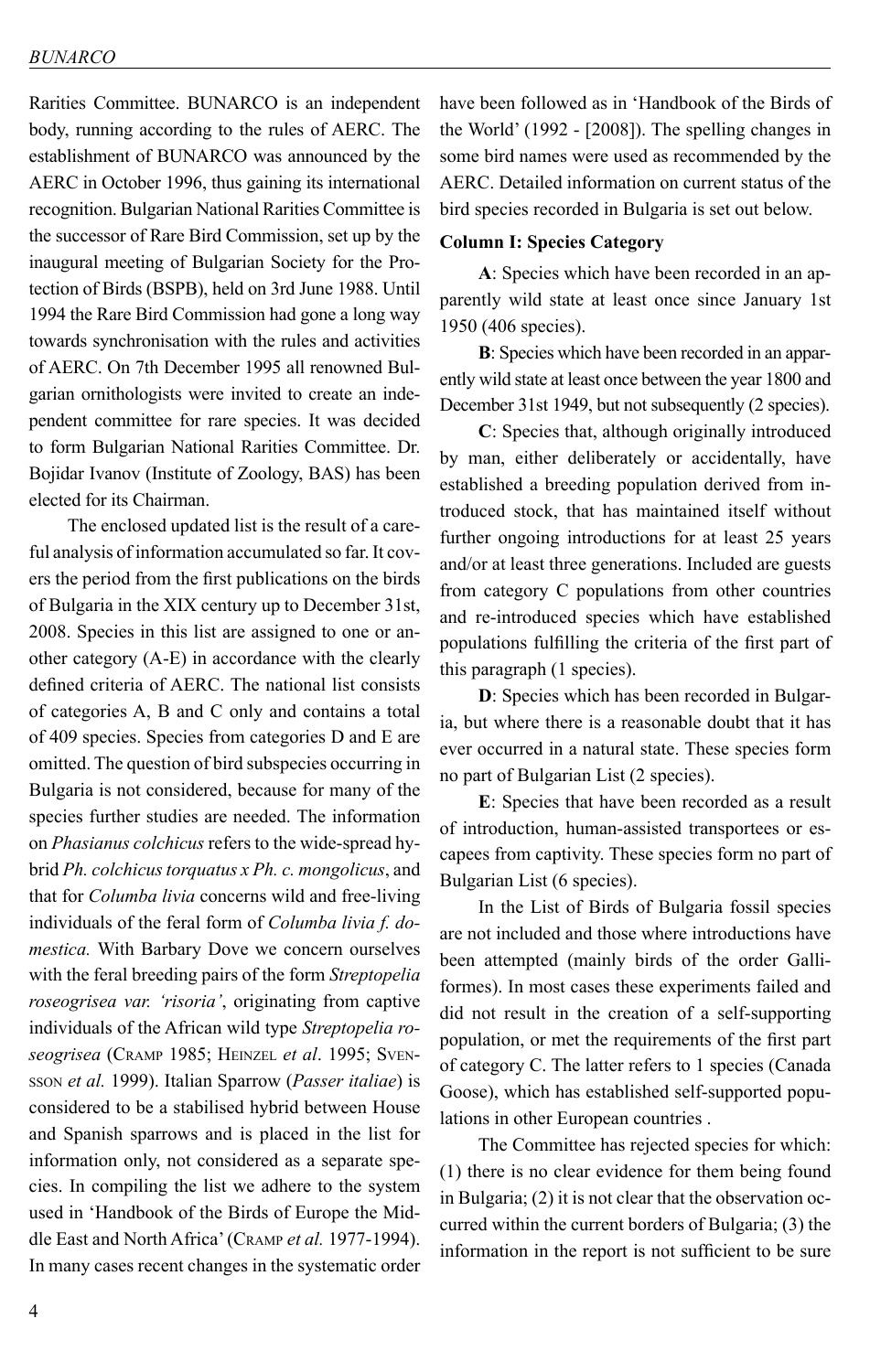## **Column II: Breeding status in the country**

**N**: Regular breeding species in suitable habitats in large parts of the country.

**R**: Regular breeding species whose distribution is restricted to certain regions (e.g. mountains, Black sea coast).

**L**: Regular breeding species with only local distribution (e.g. in some sites – Lake Srebarna, Lake Atanasovsko).

**A**: Has bred once or several times since 1800, but is not regarded as a regular breeding species.

**0**: Former regular breeding species, but no breeding records since at least 1990.

## **Column III: Status outside the breeding season**

**S/s**: present throughout the year; breeding and wintering population not always identical  $(S)$ ;  $(s)$ indicates an average population size below 100 individuals.

**M/m**: Migrant and passage visitor; majority of breeding birds leave the country in winter or birds from other areas pass in good numbers (M), or with an average less than 100 individuals per year (m).

**W/w**: Winter visitor; birds of mainly northern origin winter regularly at least in a certain part of the country (W); the number of wintering birds is less

#### **References**

CRAMP S., K. SIMMONS (Eds.) 1977. The birds of the Western Palearctic. Vol. I, Oxford University Press, Oxford, 722 p.

CRAMP S., K. SIMMONS (Eds.) 1980. The birds of the Western Palearctic. Vol. II, Oxford University Press, Oxford, 695 p.

- CRAMP S. K. SIMMONS (Eds.) 1983. The birds of the Western Palearctic. Vol. III, Oxford University Press, Oxford, 913 p.
- CRAMP S. (Ed.) 1985. The birds of the Western Palearctic. Vol. IV, Oxford University Press, Oxford, 936 p.
- CRAMP S. (Ed.) 1988. The birds of the Western Palearctic. Vol. V, Oxford University Press, Oxford, 1063 p.
- CRAMP S. (Ed.) 1992. The birds of the Western Palearctic. Vol. VI, Oxford University Press, Oxford, 728 p.
- CRAMP S., C. PERRINS (Eds.) 1993. The birds of the Western Palearctic. Vol. VII, Oxford University Press, Oxford, 577 p.

than 100 individuals per year (w).

**V/v**: Accidental or irregular visitor; since 1980 on average less then 5 records per year (V), or since 1950 less than 5 records in total (v).

 The letters S, M and W may be combined to clarify the status.

 There is not enough information or the documentation is unreliable for some species (indicated by an asterisk - \* ).

In recent years a number of species tend to stay in the country during the winter. In these cases it is still difficult to assess whether this situation is temporary or permanent. Because of this, such species are considered as migratory. Bulgarian names used are commonest or most popular ones or those based on the biology or morphology of the species. In some cases, changes were made in order to show that the species belongs to a different taxonomic group. In future publications BUNARCO recommends using Bulgarian names given in this list. English names in this list follow GILL, WRIGHT (2006), version 1.7 from September 30th, 2008.

Bulgarian National Rarities Committee is appealing to all professional and amateur ornithologists to submit observations of new or rare birds recorded in Bulgaria for consideration. AERC recommendation is Scientific Journals not to publish records that are not accepted by a National rarities committee. Records should be submitted on a form which can be obtained by contacting the Committee by e-mail: bai bobo $\omega$ yahoo.com, or telephoning: (00359) 29885115, ext. 617

- CRAMP S., C. PERRINS (Eds.) 1994. The birds of the Western Palearctic. Vol. VIII, Oxford University Press, Oxford, 899 p.
- CRAMP S., C. PERRINS (Eds.) 1994. The birds of the Western Palearctic. Vol. IX, Oxford University Press, Oxford, 488 p.
- DEL HOYO, J., A. ELLIOT, L. SARGATAL (Eds.) 1992-[2008]. Handbook of the Birds of the World. Vols. 1-[13]. Lynx Edicions, Barcelona.
- GILL F., M. WRIGHT 2006. Birds of the world: Recommended English names. Princeton NJ: Princeton Univ. Press, Version 1.7, September 30, 2008.
- HEINZEL H., R. FITTER, J. PARSLOW 1995. The birds of Britain and Europe with North Africa and the Middle East, Collins, London, 320 p.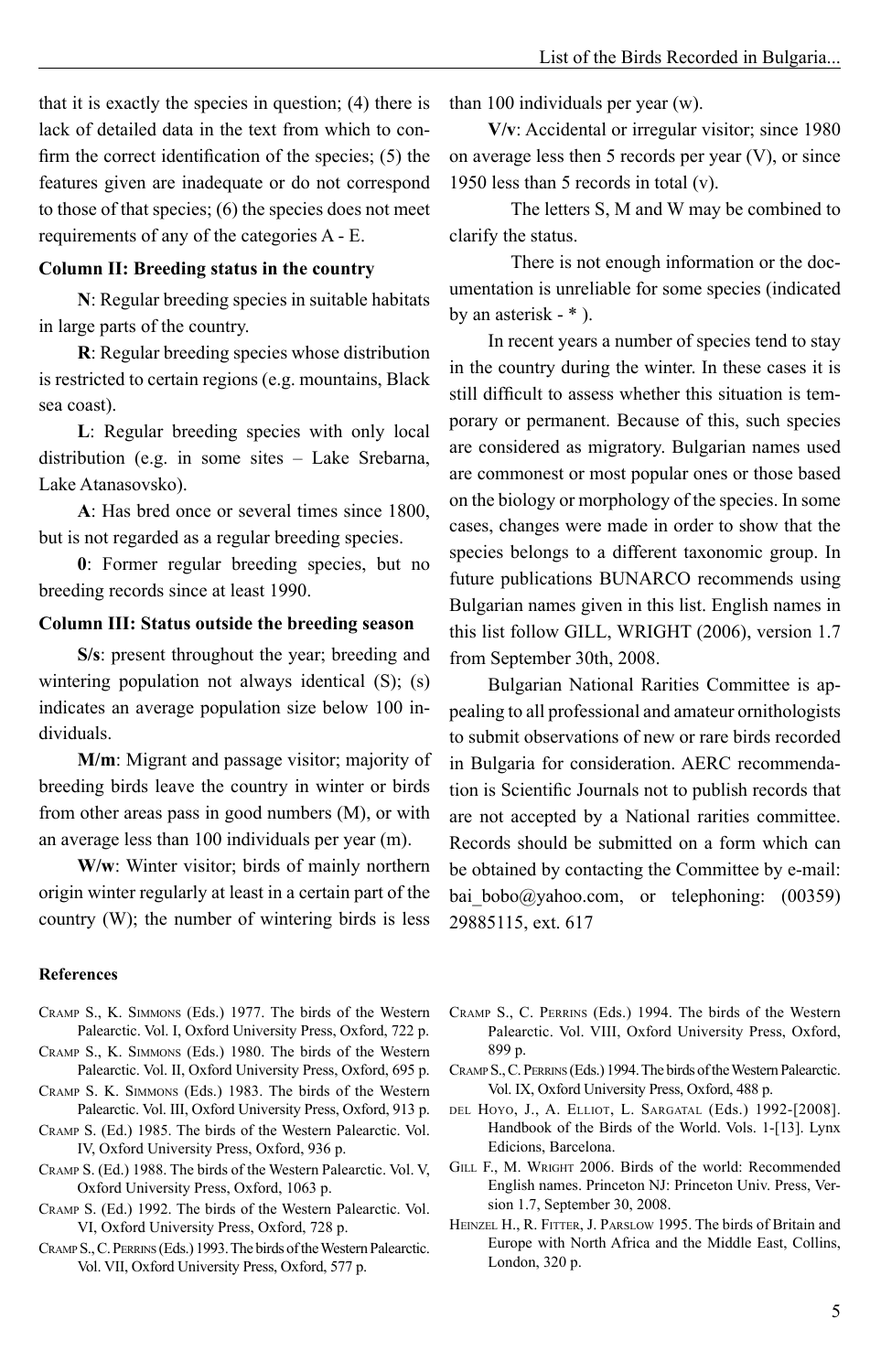- IANKOV P. (Ed.) 2007. Atlas of breeding birds in Bulgaria. BSPB, Conservation series, Book 10, Sofia, 679 p.
- KLEIN E. 1909. Our Birds. Sofia., 186 p. (In Bulgarian).
- KOSTADINOVA I., M. GRAMATIKOV (Eds.) 2007. Important bird areas in Bulgaria and NATURA 2000. BSPB, Conservation series, Book 11, Sofia, BSPB, 640 p. (In Bulgarian).
- MICEV T., SIMEONOV S. 1985. Changes in bird fauna of Bulgaria over the last thirty five years (1950-1984). – In: 'Protection of nat. areas and the genetic fund they contain', Project 8 MAB of UNESCO, 23-28.09.1985, Blagoevgrad, Bulgaria, Sofia, BAS, 2, 203-217.
- NANKINOV D. 1992. Check list of bird species and subspecies in Bulgaria. – Avocetta, **16**: 1-17.
- NANKINOV D. 1998. First addition to list of birds in Bulgaria. Riv. ital. Orn., **68** (2): 183-187.
- NANKINOV D. 2003. Second addition to the list of birds in Bulgaria. Riv. ital. Orn., **73** (2): 157-163.
- NANKINOV D., S. SIMEONOV, T. MICHEV, B. IVANOV. 1997. Fauna of Bulgaria, Vol. 26, Aves, part II, Sofia, BAS, 426 p. (In Bulgarian).
- PATEV P. 1950. Birds of Bulgaria. BAS, Sofia, 364 p. (In Bulgarian).
- PESHEV Z., N. BOEV 1962. Fauna of Bulgaria. Concise Guide, Vertebrates. Sofia, Narodna Prosveta Ed., 520 p. (In Bulgarian).
- SIMEONOV S., T. MICHEV, D. NANKINOV. 1990. Fauna of Bulgaria, Vol. 20, Aves, part I, Sofia, BAS, 350 p. (In Bulgarian).
- SVENSSON L., P. GRANT, K. MULLARNEY, D. ZETTERSTRÖM 1999. Bird guide of Britain and Europe. London, Harper Collins Publ., 399 p.

Received: 23.02.2009 Accepted: 06.03.2009

# **Списък на птиците, установени <sup>в</sup> България**

*Български национален комитет по редките видове (BUNARCO)*

# **(Резюме)**

Предлаганият списък съдържа научните, българските <sup>и</sup> английските имена на птиците, установени <sup>в</sup> България. Направен <sup>е</sup> критичен преглед на всички видове, наблюдавани на територията на страната <sup>в</sup> периода 1880 г. – 31 декември 2008 <sup>г</sup>. Националният списък включва 409 вида, установени със сигурност у нас: категория А – 406, категория В – 2 <sup>и</sup> категория С – 1 вид. Допълнително, като възможно избягали от колекции (категория D), са включени 2 <sup>и</sup> <sup>в</sup> категория Е, избягали от колекции – 6 вида. Видовете от категориите D <sup>и</sup> Е не се включват <sup>в</sup> националния списък на птиците. Поради различни причини не са приети <sup>и</sup> не се включват <sup>в</sup> списъка 27 вида, съобщавани за страната. Представена <sup>е</sup> информация за съвременния статус на всеки вид. От 1880 <sup>г</sup>. досега, от категориите А-С <sup>в</sup> страната са установени като гнездящи 266 вида, но само 240 съставляват съвременната гнездова орнитофауна; 20 са нередовно гнездящите, <sup>а</sup> за 6 редовно мътили <sup>в</sup> миналото видове, гнездене след 1990 <sup>г</sup>. не <sup>е</sup> установено. В това отношение информацията за други 5 вида не <sup>е</sup> достатъчно надеждна. Редовните извънгнездови посетители или транзитни мигранти са 72 вида. Случайните посетители (вагранти) са също 72 вида. Използвана <sup>е</sup> съвременната систематика на групата <sup>и</sup> последните промени <sup>в</sup> правописа на някои латински имена.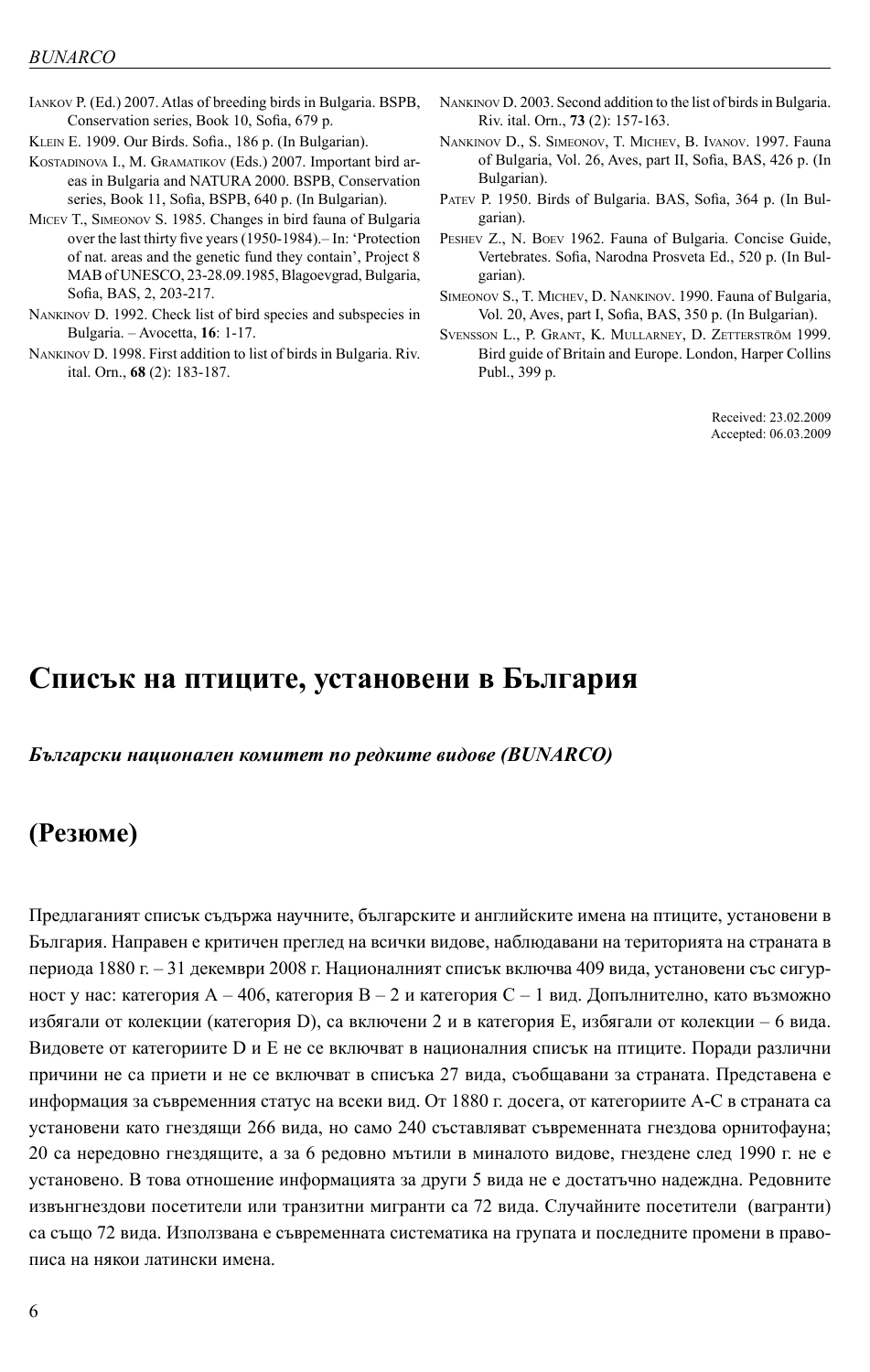# **Списък на видовете птици, установени в България List of bird secies recorded in Bulgaria**

| Категория А – видове, наблюдавани поне веднъж в дивата природа след 1 януари 1950 г.                           |
|----------------------------------------------------------------------------------------------------------------|
| Category A – species which have been recorded in an apparently wild state at least once since January 1. 1950. |

| No  | I                         | П                | Ш                               | Научни названия<br><b>Scientific Names</b>    | Български имена<br><b>Bulgarian Names</b><br>(2008) | Международни имена на<br>английски език<br>International English Names (2008) |
|-----|---------------------------|------------------|---------------------------------|-----------------------------------------------|-----------------------------------------------------|-------------------------------------------------------------------------------|
|     |                           |                  |                                 | <b>ANSERIFORMES</b>                           | ГЪСКОПОДОБНИ                                        |                                                                               |
|     |                           |                  |                                 | Anatidae                                      | Патицови                                            |                                                                               |
| 1.  | A                         | L                | <b>SMW</b>                      | Cygnus olor (GMELIN, 1789)                    | Ням лебед                                           | Mute Swan                                                                     |
| 2.  | Α                         |                  | W                               | Cygnus columbianus (ORD, 1815)                | Тундров лебед                                       | Tundra Swan                                                                   |
| 3.  | A                         |                  | MW                              | Cygnus cygnus (LINNAEUS, 1758)                | Поен лебед                                          | Whooper Swan                                                                  |
| 4.  | А                         |                  | W                               | Anser serrirostris SWINHOE, 1871              | Посевна гъска                                       | Taiga Bean Goose                                                              |
| 5.  | A                         |                  | MW                              | Anser albifrons (Scopoll, 1769)               | Голяма белочела гъска                               | Greater White-fronted Goose                                                   |
| 6.  | A                         |                  | W                               | Anser erythropus (LINNAEUS, 1758)             | Малка белочела гъска                                | Lesser White-fronted Goose                                                    |
| 7.  | A                         | L                | <b>SMW</b>                      | Anser anser (LINNAEUS, 1758)                  | Сива гъска                                          | Greylag Goose                                                                 |
| 8.  | A                         |                  | V                               | Branta leucopsis (BECHSTEIN, 1803)            | Белобуза гъска                                      | <b>Barnacle Goose</b>                                                         |
| 9.  | A                         |                  | V                               | Branta bernicla (LINNAEUS, 1758)              | Черна гъска                                         | <b>Brant Goose</b>                                                            |
| 10. | A                         |                  | W                               | Branta ruficollis (PALLAS, 1769)              | Червеногуша гъска                                   | Red-breasted Goose                                                            |
| 11. | A                         | $\mathbb{R}$     | Mw                              | Tadorna ferruginea (PALLAS, 1764)             | Червен ангъч                                        | Ruddy Shelduck                                                                |
| 12. | A                         | R                | <b>MW</b>                       | Tadorna tadorna (LINNAEUS, 1758)              | Бял ангъч                                           | Common Shelduck                                                               |
| 13. | A                         |                  | MW                              | Anas penelope LINNAEUS, 1758                  | Фиш                                                 | Eurasian Wigeon                                                               |
| 14. | A                         |                  | V                               | Anas falcata GEORGI, 1775                     | Сърпокрила патица                                   | <b>Falcated Duck</b>                                                          |
| 15. | A                         | L                | <b>SMW</b>                      | Anas strepera LINNAEUS, 1758                  | Сива патица                                         | Gadwall                                                                       |
| 16. | A                         | L                | MW                              | Anas crecca LINNAEUS, 1758                    | Зимно бърне                                         | Eurasian Teal                                                                 |
| 17. | A                         |                  | V                               | Anas carolinensis GMELIN, 1789                | Каролинско зимно бърне                              | Green-winged Teal                                                             |
| 18. | A                         | $\mathbf N$      | <b>SMW</b>                      | Anas platyrhynchos LINNAEUS, 1758             | Зеленоглава патица                                  | Mallard                                                                       |
| 19. | A                         | $\mathbf L$      | MW                              | Anas acuta LINNAEUS, 1758                     | Шилоопашата патица                                  | Northern Pintail                                                              |
| 20. | A                         | N                | M                               | Anas querquedula LINNAEUS, 1758               | Лятно бърне                                         | Garganey                                                                      |
| 21. | $\boldsymbol{\mathsf{A}}$ | $\mathbf L$      | $\ensuremath{\text{MW}}\xspace$ | Anas clypeata LINNAEUS, 1758                  | Клопач                                              | Northern Shoveler                                                             |
| 22. | A                         |                  | V                               | Marmaronetta angustirostris (MENETRIES, 1832) | Мраморна патица                                     | Marbled Duck                                                                  |
| 23. | A                         | $\boldsymbol{0}$ | MW                              | Netta rufina (PALLAS, 1773)                   | Червеноклюна потапница                              | Red-crested Pochard                                                           |
| 24. | A                         | L                | <b>SMW</b>                      | Aythya ferina (LINNAEUS, 1758)                | Кафявоглава потапница                               | Common Pochard                                                                |
| 25. | A                         | N                | Mw                              | Aythya nyroca (GUELDENSTAEDT, 1770)           | Белоока потапница                                   | Ferruginous Duck                                                              |
| 26. | A                         |                  | MW                              | Aythya fuligula (LINNAEUS, 1758)              | Черна качулата потапница                            | <b>Tufted Duck</b>                                                            |
| 27. | A                         |                  | W                               | Aythya marila (LINNAEUS, 1761)                | Планинска потапница                                 | Greater Scaup                                                                 |
| 28. | A                         | A                | W                               | Somateria mollissima (LINNAEUS, 1758)         | Обикновена гага                                     | Common Eider                                                                  |
| 29. | A                         |                  | W                               | Clangula hyemalis (LINNAEUS, 1758)            | Ледена потапница                                    | Long-tailed Duck                                                              |
| 30. | A                         |                  | W                               | Melanitta nigra (LINNAEUS, 1758)              | Траурна потапница                                   | <b>Black Scoter</b>                                                           |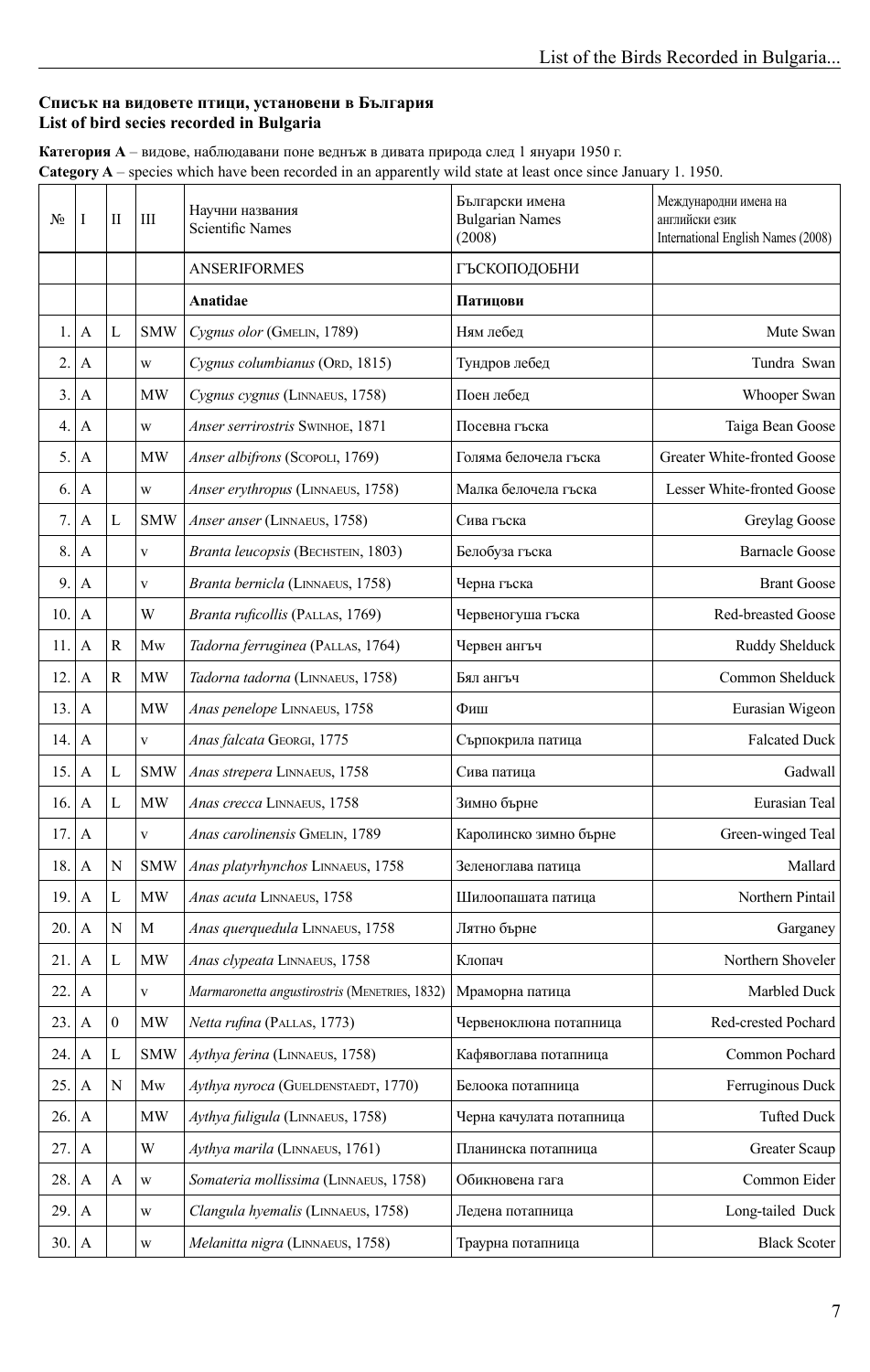| No  | I            | П            | Ш                               | Научни названия<br><b>Scientific Names</b> | Български имена<br><b>Bulgarian Names</b><br>(2008) | Международни имена на<br>английски език<br>International English Names (2008) |
|-----|--------------|--------------|---------------------------------|--------------------------------------------|-----------------------------------------------------|-------------------------------------------------------------------------------|
| 31. | A            |              | W                               | Melanitta fusca (LINNAEUS, 1758)           | Кадифена потапница                                  | Velvet Scoter                                                                 |
| 32. | A            |              | <b>MW</b>                       | Bucephala clangula (LINNAEUS, 1758)        | Обикновена звънарка                                 | Common Goldeneye                                                              |
| 33. | A            |              | <b>MW</b>                       | Mergellus albellus LINNAEUS, 1758          | Малък нирец                                         | Smew                                                                          |
| 34. | A            |              | <b>MW</b>                       | Mergus serrator LINNAEUS, 1758             | Среден нирец                                        | Red-breasted Merganser                                                        |
| 35. | A            |              | W                               | Mergus merganser LINNAEUS, 1758            | Голям нирец                                         | Common Merganser                                                              |
| 36. | A            |              | MW                              | Oxyura leucocephala (ScopoLI, 1769)        | Тръноопашата потапница                              | White-headed Duck                                                             |
|     |              |              |                                 |                                            |                                                     |                                                                               |
|     |              |              |                                 | <b>GALLIFORMES</b>                         | КОКОШОПОДОБНИ                                       |                                                                               |
|     |              |              |                                 | Tetraonidae                                | Тетревови                                           |                                                                               |
| 37. | A            | $\mathbb{R}$ | S                               | Tetrastes bonasia (LINNAEUS, 1758)         | Лещарка                                             | Hazel Grouse                                                                  |
| 38. | A            |              | $\mathbf{V}$                    | Lagopus muta (MONTIN, 1776)                | Тундрова яребица                                    | Rock Ptarmigan                                                                |
| 39. | A            | R            | S                               | Tetrao urogallus LINNAEUS, 1758            | Глухар                                              | Western Capercaillie                                                          |
|     |              |              |                                 |                                            |                                                     |                                                                               |
|     |              |              |                                 | Phasianidae                                | Фазанови                                            |                                                                               |
| 40. | A            | R            | $\mathbf S$                     | Alectoris chukar (GRAY, 1830)              | Тракийски кеклик                                    | Chukar Partridge                                                              |
| 41. | A            | R            | ${\bf S}$                       | Alectoris graeca (MEISNER, 1804)           | Планински кеклик                                    | Rock Partridge                                                                |
| 42. | A            | N            | ${\bf S}$                       | Perdix perdix (LINNAEUS, 1758)             | Полска яребица                                      | Grey Partridge                                                                |
| 43. | A            | N            | Mw                              | Coturnix coturnix (LINNAEUS, 1758)         | Пъдпъдък                                            | Common Quail                                                                  |
| 44. | A            | $\mathbf N$  | S                               | Phasianus colchicus LINNAEUS, 1758         | Колхидски фазан                                     | Common Pheasant                                                               |
|     |              |              |                                 |                                            |                                                     |                                                                               |
|     |              |              |                                 | <b>GAVIIFORMES</b>                         | ГМУРКАЧОПОДОБНИ                                     |                                                                               |
|     |              |              |                                 | Gaviidae                                   | Гмуркачови                                          |                                                                               |
| 45. | A            |              | W                               | Gavia stellata (PONTOPPIDAN, 1763)         | Червеногуш гмуркач                                  | Red-throated Loon                                                             |
| 46. | A            |              | W                               | Gavia arctica (LINNAEUS, 1758)             | Черногуш гмуркач                                    | Black-throated Loon                                                           |
| 47. | A            |              | $\mathbf V$                     | Gavia immer (BRUENNICH, 1764)              | Северен гмуркач                                     | Great Northern Loon                                                           |
| 48. | A            |              | $\mathbf{V}$                    | Gavia adamsii (GRAY, 1859)                 | Жълтоклюн гмуркач                                   | Yellow-billed Loon                                                            |
|     |              |              |                                 |                                            |                                                     |                                                                               |
|     |              |              |                                 | <b>PODICIPEDIFORMES</b>                    | ГМУРЕЦОПОДОБНИ                                      |                                                                               |
|     |              |              |                                 | Podicipedidae                              | Гмурецови                                           |                                                                               |
| 49. | $\mathbf{A}$ | $\mathbf N$  | <b>SMW</b>                      | Tachybaptus ruficollis (PALLAS, 1764)      | Малък гмурец                                        | Little Grebe                                                                  |
| 50. | A            | N            | <b>SMW</b>                      | Podiceps cristatus (LINNAEUS, 1758)        | Голям гмурец                                        | Great Crested Grebe                                                           |
| 51. | A            | L            | Mw                              | Podiceps grisegena (BODDAERT, 1783)        | Червеноврат гмурец                                  | Red-necked Grebe                                                              |
| 52. | A            |              | W                               | Podiceps auritus (LINNAEUS, 1758)          | Ушат гмурец                                         | Horned Grebe                                                                  |
| 53. | A            | L            | $\ensuremath{\text{MW}}\xspace$ | Podiceps nigricollis BREHM, 1831           | Черноврат гмурец                                    | <b>Black-necked Grebe</b>                                                     |
|     |              |              |                                 |                                            |                                                     |                                                                               |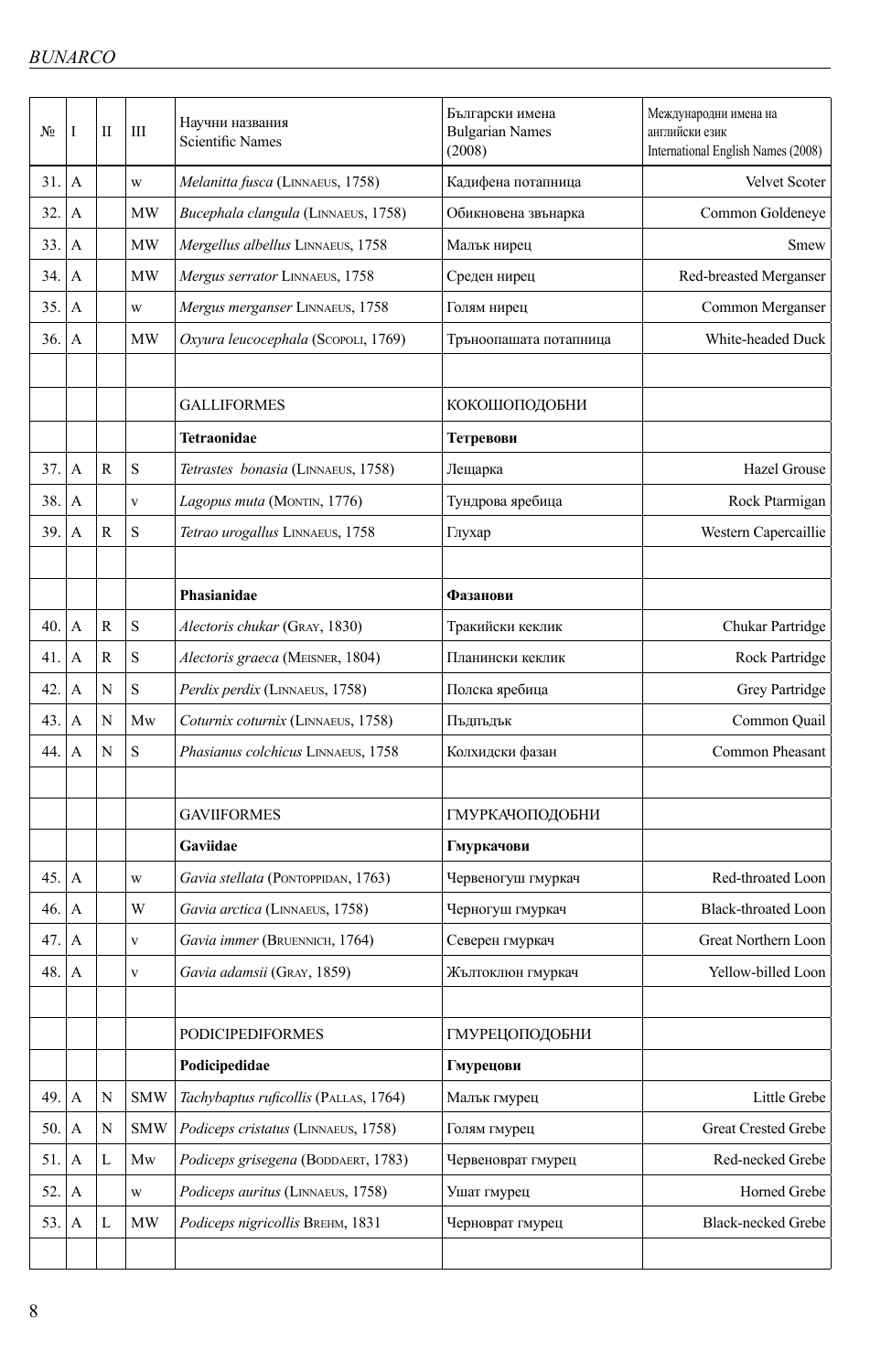| N <sub>2</sub> | I            | П           | Ш           | Научни названия<br><b>Scientific Names</b>    | Български имена<br><b>Bulgarian Names</b><br>(2008) | Международни имена на<br>английски език<br>International English Names (2008) |
|----------------|--------------|-------------|-------------|-----------------------------------------------|-----------------------------------------------------|-------------------------------------------------------------------------------|
|                |              |             |             | <b>PROCELLARIIFORMES</b>                      | БУРЕВЕСТНИКОПОДОБНИ                                 |                                                                               |
|                |              |             |             | Procellariidae                                | Буревестникови                                      |                                                                               |
| 54.            | A            |             | $\mathbf V$ | Calonectris diomedea (SCOPOLI, 1769)          | Жълтоклюн буревестник                               | Cory's Shearwater                                                             |
| 55.            | A            |             | $\mathbf V$ | Puffinus puffinus (BRÜNNICH, 1764)            | Атлантически буревестник                            | Manx Shearwater                                                               |
| 56.            | A            | $A^*$       | $Mw^*$      | Puffinus yelkouan (ACERBI, 1827)              | Средиземноморски<br>буревестник                     | Yelcouan Shearwater                                                           |
|                |              |             |             |                                               |                                                     |                                                                               |
|                |              |             |             | <b>PELECANIFORMES</b>                         | ПЕЛИКАНОПОДОБНИ                                     |                                                                               |
|                |              |             |             | <b>Sulidae</b>                                | Рибоядови                                           |                                                                               |
| 57.            | A            |             | $\mathbf V$ | Morus bassanus (LINNAEUS, 1758)               | Бял рибояд                                          | Northern Gannet                                                               |
|                |              |             |             |                                               |                                                     |                                                                               |
|                |              |             |             | Phalacrocoracidae                             | Корморанови                                         |                                                                               |
| 58.            | A            | L           | <b>SMW</b>  | Phalacrocorax carbo (LINNAEUS, 1758)          | Голям корморан                                      | <b>Great Cormorant</b>                                                        |
| 59.            | A            | L           | S           | Phalacrocorax aristotelis (LINNAEUS,<br>1761) | Среден корморан                                     | European Shag                                                                 |
| 60.            | A            | L           | <b>SMW</b>  | Phalacrocorax pygmeus (PALLAS, 1773)          | Малък корморан                                      | Pygmy Cormorant                                                               |
|                |              |             |             |                                               |                                                     |                                                                               |
|                |              |             |             | Pelecanidae                                   | Пеликанови                                          |                                                                               |
| 61.            | A            | A           | Mw          | Pelecanus onocrotalus LINNAEUS, 1758          | Розов пеликан                                       | Great White Pelican                                                           |
| 62.            | A            | L           | <b>MW</b>   | Pelecanus crispus BRUCH, 1832                 | Къдроглав пеликан                                   | Dalmatian Pelican                                                             |
|                |              |             |             |                                               |                                                     |                                                                               |
|                |              |             |             | <b>CICONIIFORMES</b>                          | ЩЪРКЕЛОПОДОБНИ                                      |                                                                               |
|                |              |             |             | Ardeidae                                      | Чаплови                                             |                                                                               |
| 63.            | $\mathbf{A}$ | L           | <b>SMW</b>  | Botaurus stellaris (LINNAEUS, 1758)           | Голям воден бик                                     | Eurasian Bittern                                                              |
| 64.            | A            | $\mathbf N$ | M           | Ixobrychus minutus (LINNAEUS, 1766)           | Малък воден бик                                     | Little Bittern                                                                |
| 65.            | A            | L           | Mw          | Nycticorax nycticorax (LINNAEUS, 1758)        | Нощна чапла                                         | <b>Black-crowned Night Heron</b>                                              |
| 66.            | A            | L           | M           | Ardeola ralloides (ScopoLI, 1769)             | Гривеста чапла                                      | Squacco Heron                                                                 |
| 67.            | A            |             | V           | Bubulcus ibis (LINNAEUS, 1758)                | Биволска чапла                                      | Western Cattle Egret                                                          |
| 68.            | A            |             | V           | Egretta gularis (Bosc, 1792)                  | Рифова чапла                                        | Western Reef Heron                                                            |
| 69.            | A            | L           | Mw          | Egretta garzetta (LINNAEUS, 1758)             | Малка бяла чапла                                    | Little Egret                                                                  |
| 70.            | A            | L           | <b>SMW</b>  | Ardea alba LINNAEUS, 1758                     | Голяма бяла чапла                                   | Western Great Egret                                                           |
| 71.            | A            | L           | <b>SMW</b>  | Ardea cinerea LINNAEUS, 1758                  | Сива чапла                                          | Grey Heron                                                                    |
| 72.            | A            | L           | M           | Ardea purpurea LINNAEUS, 1758                 | Червена чапла                                       | Purple Heron                                                                  |
|                |              |             |             |                                               |                                                     |                                                                               |
|                |              |             |             | Ciconiidae                                    | Щъркелови                                           |                                                                               |
| 73.            | $\mathbf{A}$ |             | V           | Mycteria ibis (LINNAEUS, 1766)                | Жълтоклюн щъркел                                    | Yellow-billed Stork                                                           |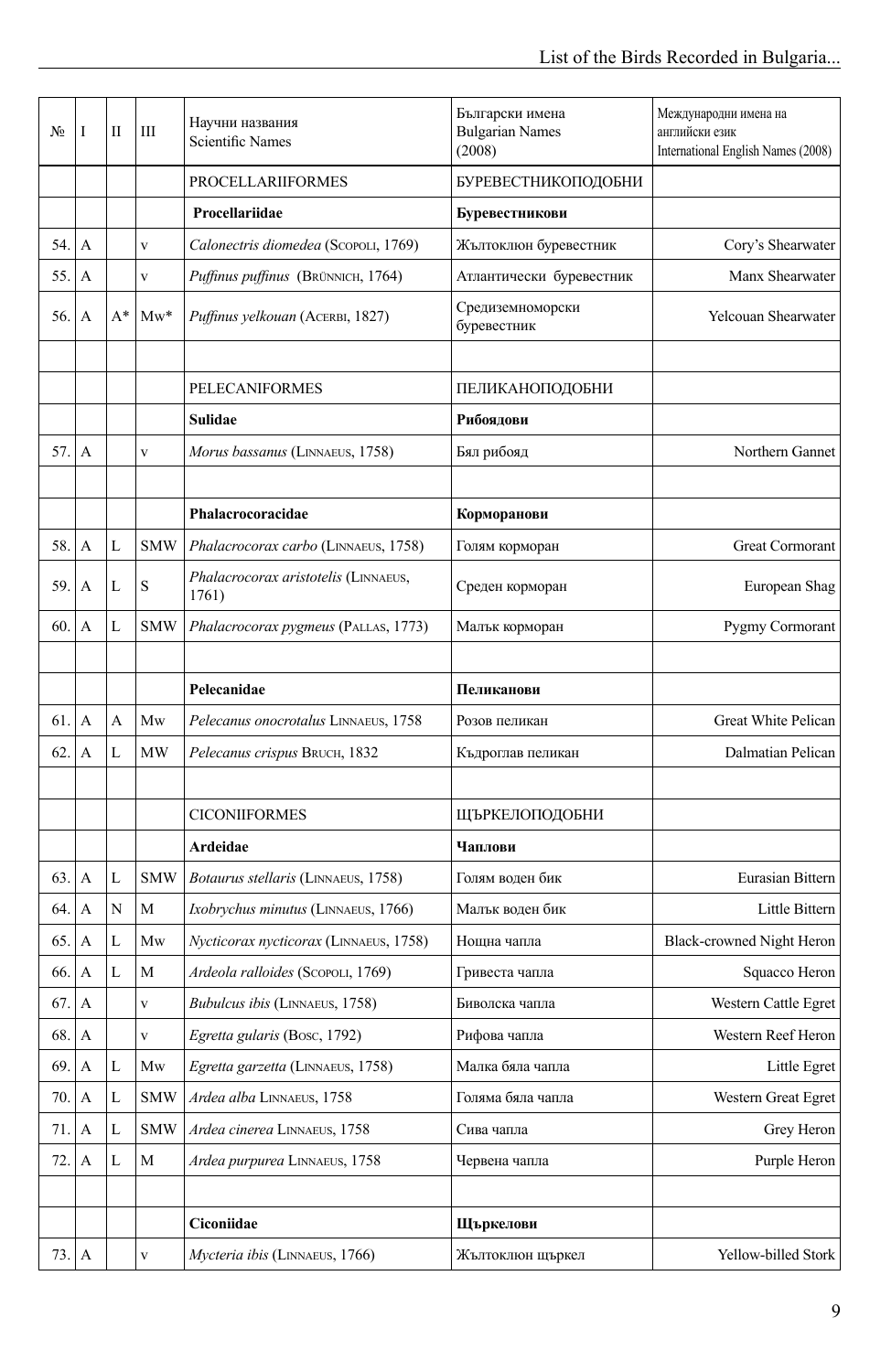| No   | I            | П                | Ш                               | Научни названия<br><b>Scientific Names</b> | Български имена<br><b>Bulgarian Names</b><br>(2008) | Международни имена на<br>английски език<br>International English Names (2008) |
|------|--------------|------------------|---------------------------------|--------------------------------------------|-----------------------------------------------------|-------------------------------------------------------------------------------|
| 74.  | A            | N                | Mw                              | Ciconia nigra (LINNAEUS, 1758)             | Черен щъркел                                        | <b>Black Stork</b>                                                            |
| 75.  | А            | N                | Mw                              | Ciconia ciconia (LINNAEUS, 1758)           | Бял щъркел                                          | White Stork                                                                   |
|      |              |                  |                                 |                                            |                                                     |                                                                               |
|      |              |                  |                                 | Threskiornithidae                          | Ибисови                                             |                                                                               |
| 76.  | A            | L                | M                               | Plegadis falcinellus (LINNAEUS, 1766)      | Блестяш ибис                                        | Glossy Ibis                                                                   |
| 77.  | A            | L                | Mw                              | Platalea leucorodia LINNAEUS, 1758         | Бяла лопатарка                                      | Eurasian Spoonbill                                                            |
|      |              |                  |                                 |                                            |                                                     |                                                                               |
|      |              |                  |                                 | <b>PHOENICOPTERIFORMES</b>                 | ФЛАМИНГОПОДОБНИ                                     |                                                                               |
|      |              |                  |                                 | Phoenicopteridae                           | Фламингови                                          |                                                                               |
| 78.  | A            |                  | $\mathbf V$                     | Phoenicopterus roseus PALLAS, 1811         | Розово фламинго                                     | Greater Flamingo                                                              |
|      |              |                  |                                 |                                            |                                                     |                                                                               |
|      |              |                  |                                 | <b>ACCIPITRIFORMES</b>                     | ЯСТРЕБОПОДОБНИ                                      |                                                                               |
|      |              |                  |                                 | Accipitridae                               | Ястребови                                           |                                                                               |
| 79.  | A            | N                | M                               | Pernis apivorus (LINNAEUS, 1758)           | Осояд                                               | European Honey Buzzard                                                        |
| 80.  | A            |                  | $\mathbf V$                     | Elanus caeruleus (DESFONTAINES, 1781)      | Пепелява каничка                                    | <b>Black-winged Kite</b>                                                      |
| 81.  | А            | L                | М                               | Milvus migrans (BODDAERT, 1783)            | Черна каня                                          | <b>Black Kite</b>                                                             |
| 82.  | A            |                  | mw                              | Milvus milvus (LINNAEUS, 1758)             | Червена каня                                        | Red Kite                                                                      |
| 83.  | A            | R                | SW                              | Haliaeetus albicilla (LINNAEUS, 1758)      | Морски орел                                         | White-tailed Eagle                                                            |
| 84.  | A            | $\mathbf{0}$     | $\mathbf{V}$                    | Gypaetus barbatus (LINNAEUS, 1758)         | Брадат лешояд                                       | <b>Bearded Vulture</b>                                                        |
| 85.  | A            | R                | М                               | Neophron percnopterus (LINNAEUS, 1758)     | Египетски лешояд                                    | Egyptian Vulture                                                              |
| 86.  | A            | $\mathbb{R}$     | S                               | Gyps fulvus (HABLIZL, 1783)                | Белоглав лешояд                                     | Griffon Vulture                                                               |
| 87.  | A            | А                | $\mathbf S$                     | Aegypius monachus (LINNAEUS, 1766)         | Черен лешояд                                        | Cinereous Vulture                                                             |
| 88.  | A            | $\mathbf N$      | M                               | Circaetus gallicus (GMELIN, 1788)          | Орел змияр                                          | Short-toed Snake Eagle                                                        |
| 89.  | A            | N                | <b>SMW</b>                      | Circus aeruginosus (LINNAEUS, 1758)        | Тръстиков блатар                                    | Western Marsh Harrier                                                         |
| 90.  | A            |                  | $\ensuremath{\text{MW}}\xspace$ | Circus cyaneus (LINNAEUS, 1766)            | Полски блатар                                       | Northern Harrier                                                              |
| 91.  | A            | $\boldsymbol{A}$ | M                               | Circus macrourus (GMELIN, 1770)            | Степен блатар                                       | Pallid Harrier                                                                |
| 92.  | A            | R                | M                               | Circus pygargus (LINNAEUS, 1758)           | Ливаден блатар                                      | Montagu's Harrier                                                             |
| 93.  | A            | N                | <b>SMW</b>                      | Accipiter gentilis (LINNAEUS, 1758)        | Голям ястреб                                        | Northern Goshawk                                                              |
| 94.  | A            | ${\bf N}$        | <b>SMW</b>                      | Accipiter nisus (LINNAEUS, 1758)           | Малък ястреб                                        | Eurasian Sparrowhawk                                                          |
| 95.  | A            | ${\bf N}$        | M                               | Accipiter brevipes (SEVERTZOV, 1850)       | Късопръст ястреб                                    | Levant Sparrowhawk                                                            |
| 96.  | A            | N                | <b>SMW</b>                      | Buteo buteo (LINNAEUS, 1758)               | Обикновен мишелов                                   | Common Buzzard                                                                |
| 97.  | $\mathbf{A}$ | N                | <b>SMW</b>                      | Buteo rufinus (CRETZSCHMAR, 1827)          | Белоопашат мишелов                                  | Long-legged Buzzard                                                           |
| 98.  | $\mathbf{A}$ |                  | W                               | Buteo lagopus (PONTOPPIDAN, 1763)          | Северен мишелов                                     | Rough-legged Buzzard                                                          |
| 99.  | A            | $\mathbf N$      | M                               | Aquila pomarina BREHM, 1831                | Малък креслив орел                                  | Lesser Spotted Eagle                                                          |
| 100. | $\mathbf{A}$ |                  | Mw                              | Aquila clanga PALLAS, 1811                 | Голям креслив орел                                  | Greater Spotted Eagle                                                         |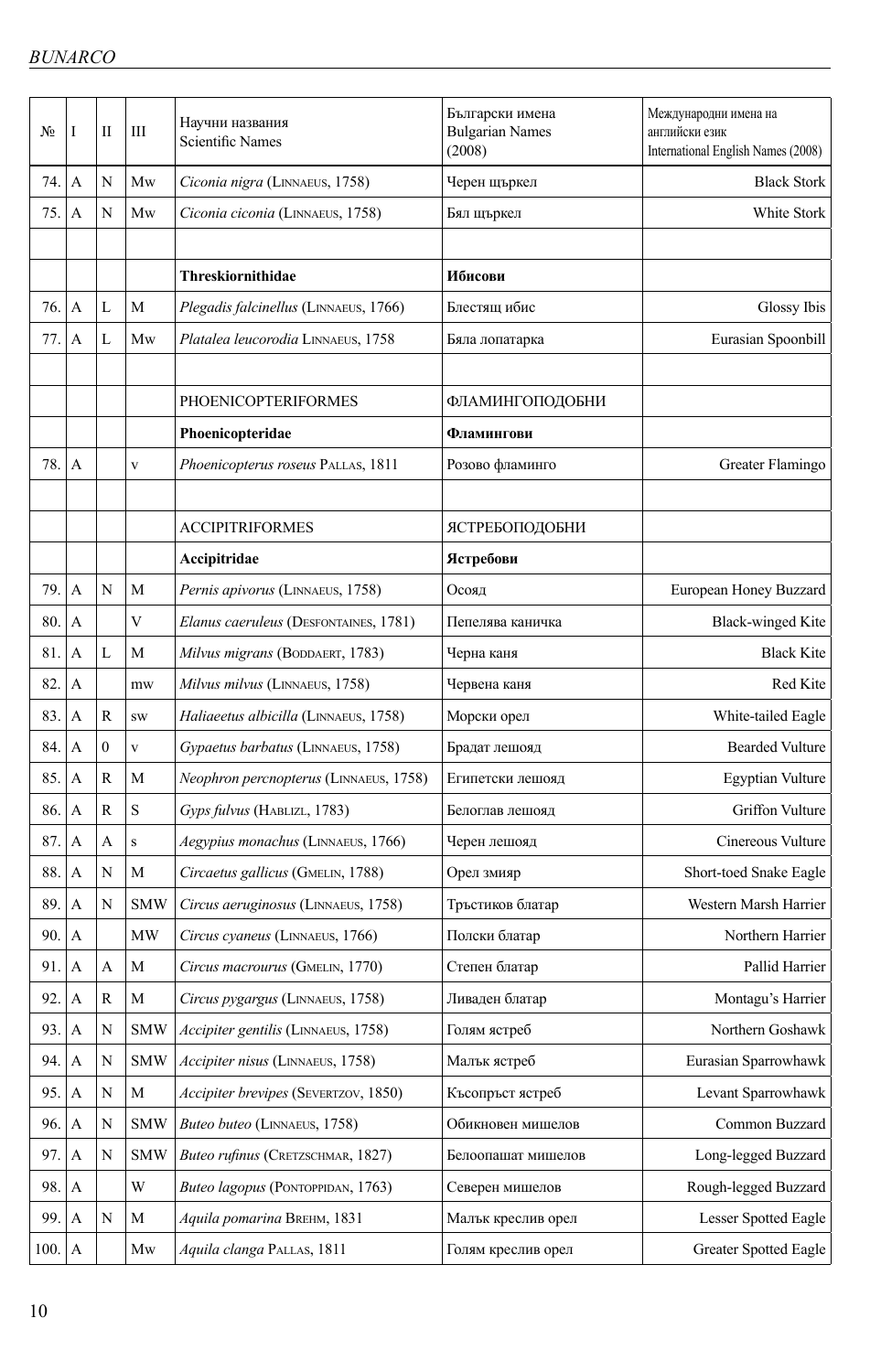| N <sub>2</sub> | I            | П            | Ш           | Научни названия<br><b>Scientific Names</b> | Български имена<br><b>Bulgarian Names</b><br>(2008) | Международни имена на<br>английски език<br>International English Names (2008) |
|----------------|--------------|--------------|-------------|--------------------------------------------|-----------------------------------------------------|-------------------------------------------------------------------------------|
| 101.           | A            | A            | m           | Aquila nipalensis HODGSON, 1833            | Степен орел                                         | Steppe Eagle                                                                  |
| 102.           | A            | $\mathbb{R}$ | S           | Aquila heliaca SAVIGNI, 1809               | Царски орел                                         | Eastern Imperial Eagle                                                        |
| 103.           | $\mathbf{A}$ | $\mathbb{R}$ | $\mathbf S$ | Aquila chrysaetos (LINNAEUS, 1758)         | Скален орел                                         | Golden Eagle                                                                  |
| 104.           | A            | N            | M           | Hieraaetus pennatus (GMELIN, 1788)         | Малък орел                                          | <b>Booted Eagle</b>                                                           |
| 105.           | A            | $\mathbf{A}$ | m           | Hieraaetus fasciatus (VIEILLOT, 1822)      | Ястребов орел                                       | Bonelli's Eagle                                                               |
|                |              |              |             |                                            |                                                     |                                                                               |
|                |              |              |             | Pandionidae                                | Орли рибари                                         |                                                                               |
| 106.           | A            | L            | М           | Pandion haliaetus (LINNAEUS, 1758)         | Орел рибар                                          | Western Osprey                                                                |
|                |              |              |             |                                            |                                                     |                                                                               |
|                |              |              |             | <b>FALCONIFORMES</b>                       | СОКОЛОПОДОБНИ                                       |                                                                               |
|                |              |              |             | Falconidae - Соколови                      |                                                     |                                                                               |
| 107.           | A            | $\mathbf{0}$ | m           | Falco naumanni FLEISCHER, 1811             | Белошипа ветрушка                                   | Lesser Kestrel                                                                |
| 108.           | A            | N            | S           | Falco tinnunculus LINNAEUS, 1758           | Черношипа ветрушка                                  | Common Kestrel                                                                |
| 109.           | A            | $\mathbb{R}$ | М           | Falco vespertinus LINNAEUS, 1766           | Червенонога ветрушка                                | Red-footed Falcon                                                             |
| 110.           | A            |              | <b>MW</b>   | Falco columbarius LINNAEUS, 1758           | Малък сокол                                         | Merlin                                                                        |
| 111.           | $\mathbf{A}$ | N            | М           | Falco subbuteo LINNAEUS, 1758              | Сокол орко                                          | Eurasian Hobby                                                                |
| 112.           | $\mathbf{A}$ |              | V           | Falco eleonorae GENE, 1839                 | Средиземноморски сокол                              | Eleonora's Falcon                                                             |
| 113.           | A            | $\ast$       | $\mathbf V$ | Falco biarmicus TEMMINCK, 1825             | Далматински сокол                                   | Lanner Falcon                                                                 |
| 114.           | $\mathbf{A}$ | L            | Mw          | Falco cherrug GRAY, 1834                   | Ловен сокол                                         | Saker Falcon                                                                  |
| 115.           | A            | N            | M           | Falco peregrinus TUNSTALL, 1771            | Сокол скитник                                       | Peregrine Falcon                                                              |
|                |              |              |             |                                            |                                                     |                                                                               |
|                |              |              |             | <b>GRUIFORMES</b>                          | ЖЕРАВОПОДОБНИ                                       |                                                                               |
|                |              |              |             | Rallidae                                   | Дърдавцови                                          |                                                                               |
| 116.           | $\mathbf{A}$ | ${\bf N}$    | $\mathbf S$ | Rallus aquaticus LINNAEUS, 1758            | Крещалец                                            | Water Rail                                                                    |
| 117.           | $\mathbf{A}$ | L            | M           | Porzana porzana (LINNAEUS, 1766)           | Голяма пъструшка                                    | <b>Spotted Crake</b>                                                          |
| 118.           | A            | L            | M           | Porzana parva (Scopoli, 1769)              | Средна пъструшка                                    | Little Crake                                                                  |
| 119.           | $\mathbf{A}$ | L            | M           | Porzana pusilla (PALLAS, 1766)             | Малка пъструшка                                     | Baillon's Crake                                                               |
| 120.           | $\mathbf{A}$ | $\mathbb{R}$ | M           | Crex crex (LINNAEUS, 1758)                 | Ливаден дърдавец                                    | Corn Crake                                                                    |
| 121.           | $\mathbf{A}$ | N            | S           | Gallinula chloropus (LINNAEUS, 1758)       | Зеленоножка                                         | Common Moorhen                                                                |
| 122.           | A            | N            | <b>SMW</b>  | Fulica atra LINNAEUS, 1758                 | Лиска                                               | Eurasian Coot                                                                 |
|                |              |              |             |                                            |                                                     |                                                                               |
|                |              |              |             | Gruidae                                    | Жеравови                                            |                                                                               |
| 123.           | $\mathbf{A}$ | A            | M           | Grus grus (LINNAEUS, 1758)                 | Сив жерав                                           | Common Crane                                                                  |
| 124.           | A            |              | $\mathbf V$ | Grus virgo (LINNAEUS, 1758)                | Момин жерав                                         | Demoiselle Crane                                                              |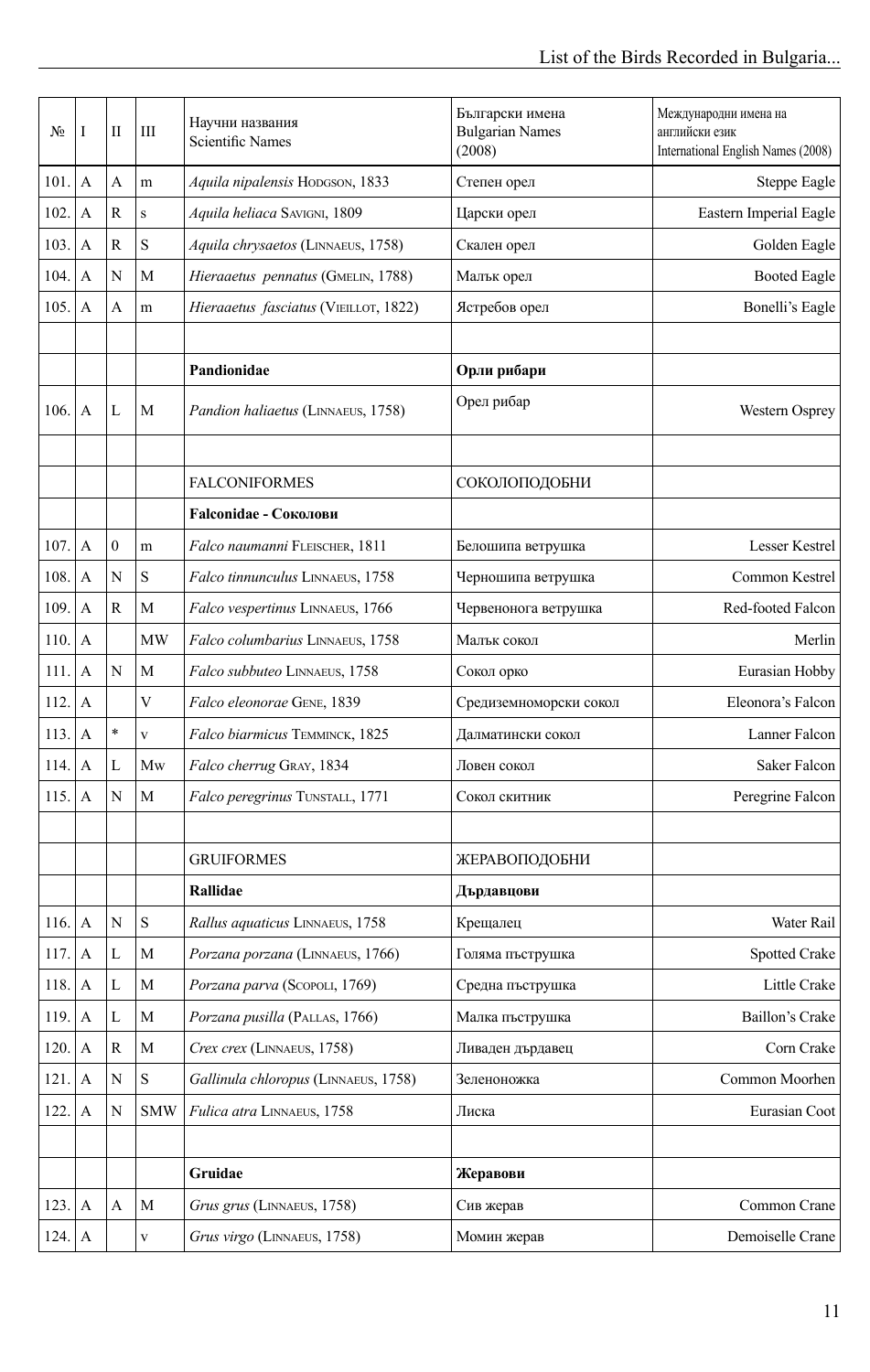| No   | I              | П              | Ш                  | Научни названия<br><b>Scientific Names</b> | Български имена<br><b>Bulgarian Names</b><br>(2008) | Международни имена на<br>английски език<br>International English Names (2008) |
|------|----------------|----------------|--------------------|--------------------------------------------|-----------------------------------------------------|-------------------------------------------------------------------------------|
|      |                |                |                    | <b>Otididae</b>                            | Дроплови                                            |                                                                               |
| 125. | $\overline{A}$ | $\overline{0}$ | $\bar{\mathbf{V}}$ | Tetrax tetrax (LINNAEUS, 1758)             | Стрепет                                             | Little Bustard                                                                |
| 126. | A              | $\mathbf{0}$   | W                  | Otis tarda LINNAEUS, 1758                  | Дропла                                              | <b>Great Bustard</b>                                                          |
|      |                |                |                    |                                            |                                                     |                                                                               |
|      |                |                |                    | <b>CHARADRIIFORMES</b>                     | ДЪЖДОСВИРЦОПОДОБНИ                                  |                                                                               |
|      |                |                |                    | Haematopodidae                             | Стридоядови                                         |                                                                               |
| 127. | A              | L              | Mw                 | Haematopus ostralegus LINNAEUS, 1758       | Стридояд                                            | Eurasian Oystercatcher                                                        |
|      |                |                |                    |                                            |                                                     |                                                                               |
|      |                |                |                    | Recurvirostridae                           | Саблеклюнови                                        |                                                                               |
| 128. | A              | R              | M                  | Himantopus himantopus (LINNAEUS, 1758)     | Кокилобегач                                         | <b>Black-winged Stilt</b>                                                     |
| 129. | A              | $\mathbb{R}$   | <b>MW</b>          | Recurvirostra avosetta LINNAEUS, 1758      | Саблеклюн                                           | Pied Avocet                                                                   |
|      |                |                |                    |                                            |                                                     |                                                                               |
|      |                |                |                    | <b>Burhinidae</b>                          | Туриликови                                          |                                                                               |
| 130. | $\overline{A}$ | N              | M                  | Burhinus oedicnemus (LINNAEUS, 1758)       | Турилик                                             | Eurasian Stone-curlew                                                         |
|      |                |                |                    |                                            |                                                     |                                                                               |
|      |                |                |                    | Glareolidae                                | Огърличникови                                       |                                                                               |
| 131. | $\overline{A}$ | $\mathbb{R}$   | M                  | Glareola pratincola (LINNAEUS, 1766)       | Кафявокрил огърличник                               | <b>Collared Pratincole</b>                                                    |
| 132. | A              | А              | m                  | Glareola nordmanni FISCHER, 1843           | Чернокрил огърличник                                | <b>Black-winged Pratincole</b>                                                |
|      |                |                |                    |                                            |                                                     |                                                                               |
|      |                |                |                    | Charadriidae                               | Дъждосвирцови                                       |                                                                               |
| 133. | A              | N              | Mw                 | Charadrius dubius (SCOPOLI, 1786)          | Речен дъждосвирец                                   | Little Ringed Plover                                                          |
| 134. | A              |                | Mw                 | Charadrius hiaticula LINNAEUS, 1758        | Пясъчен дъждосвирец                                 | Common Ringed Plover                                                          |
| 135. | $\mathbf{A}$   | $\mathbb{R}$   | Mw                 | Charadrius alexandrinus LINNAEUS, 1758     | Морски дъждосвирец                                  | Kentish Plover                                                                |
| 136. | A              |                | $\mathbf V$        | Charadrius leschenaultii LESSON, 1826      | Дебелоклюн дъждосвирец                              | Greater Sand Plover                                                           |
| 137. | $\mathbf{A}$   |                | V                  | Charadrius asiaticus PALLAS, 1773          | Каспийски дъждосвирец                               | Caspian Plover                                                                |
| 138. | A              |                | М                  | Charadrius morinellus LINNAEUS, 1758       | Планински дъждосвирец                               | Eurasian Dotterel                                                             |
| 139. | A              |                | <b>MW</b>          | Pluvialis apricaria (LINNAEUS, 1758)       | Златиста булка                                      | European Golden Plover                                                        |
| 140. | A              |                | Mw                 | Pluvialis squatarola (LINNAEUS, 1758)      | Сребриста булка                                     | Grey Plover                                                                   |
| 141. | A              |                | V                  | Vanellus spinosus (LINNAEUS, 1758)         | Шипокрила калугерица                                | Spur-winged Lapwing                                                           |
| 142. | $\mathbf{A}$   |                | V                  | Vanellus gregarius (PALLAS, 1771)          | Степна калугерица                                   | Sociable Lapwing                                                              |
| 143. | A              |                | V                  | Vanellus leucurus (LICHTENSTEIN, 1823)     | Белоопашата калугерица                              | White-tailed Lapwing                                                          |
| 144. | $\mathbf{A}$   | N              | MW                 | Vanellus vanellus (LINNAEUS, 1758)         | Обикновена калугерица                               | Northern Lapwing                                                              |
|      |                |                |                    |                                            |                                                     |                                                                               |
|      |                |                |                    | Scolopacidae                               | Бекасови                                            |                                                                               |
| 145. | $\mathbf{A}$   |                | mw                 | Calidris canutus (LINNAEUS, 1758)          | Голям брегобегач                                    | Red Knot                                                                      |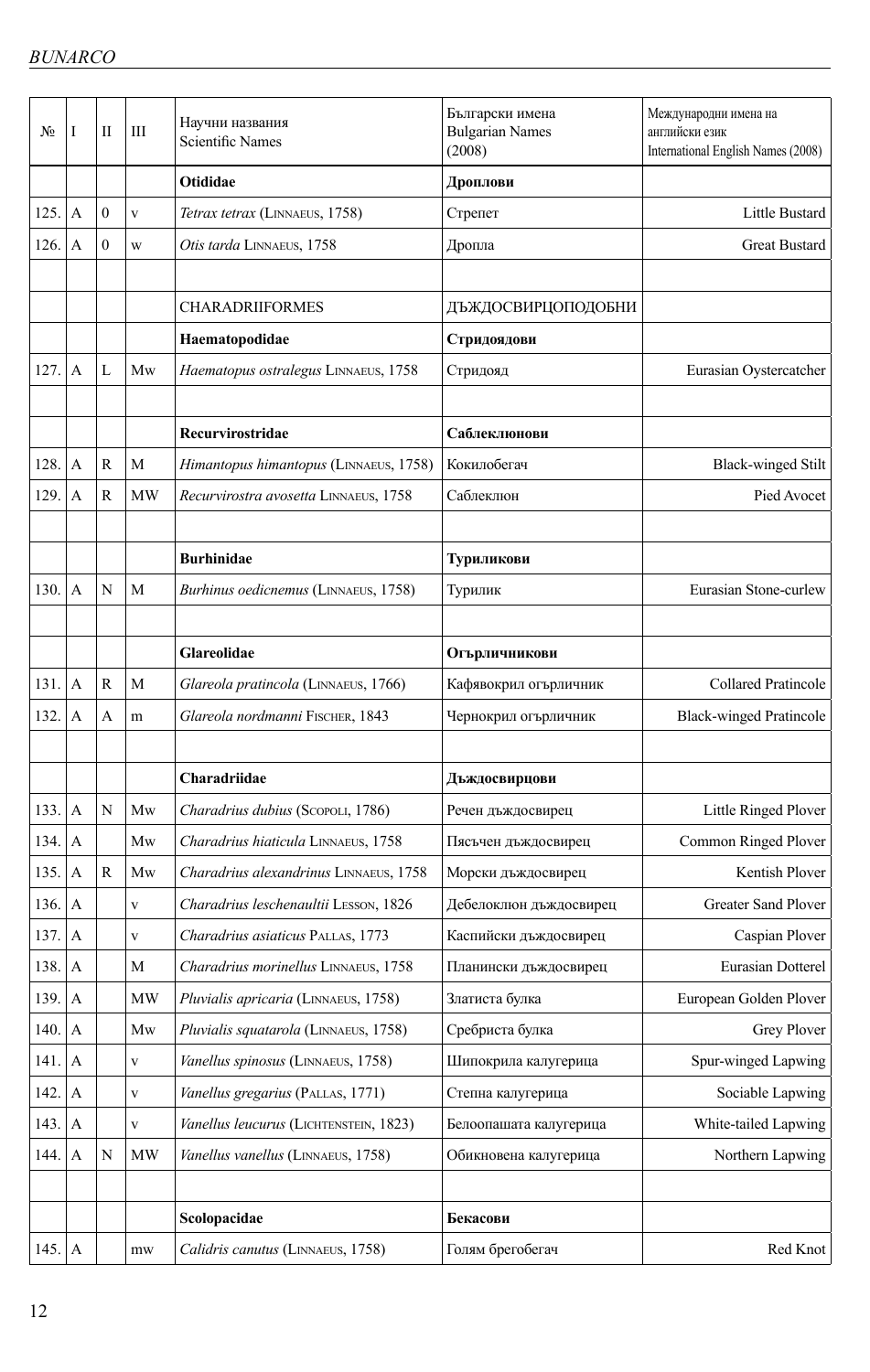| No   | I                | П            | Ш            | Научни названия<br><b>Scientific Names</b> | Български имена<br><b>Bulgarian Names</b><br>(2008) | Международни имена на<br>английски език<br>International English Names (2008) |
|------|------------------|--------------|--------------|--------------------------------------------|-----------------------------------------------------|-------------------------------------------------------------------------------|
| 146. | A                |              | MW           | Calidris alba (PALLAS, 1764)               | Трипръст брегобегач                                 | Sanderling                                                                    |
| 147. | A                |              | MW           | Calidris minuta (LEISLER, 1812)            | Малък брегобегач                                    | Little Stint                                                                  |
| 148. | A                |              | M            | Calidris temminckii (LEISLER, 1812)        | Сив брегобегач                                      | Temminck's Stint                                                              |
| 149. | $\mathbf{A}$     |              | $\mathbf{V}$ | Calidris melanotos (VIEILLOT, 1819)        | Цветногръд брегобегач                               | Pectoral Sandpiper                                                            |
| 150. | $\mathbf{A}$     |              | $\mathbf{V}$ | Calidris acuminata (HORSFIELD, 1821)       | Остроопашат брегобегач                              | Sharp-tailed Sandpiper                                                        |
| 151. | A                |              | $\mathbf M$  | Calidris ferruginea (PONTOPPIDAN, 1763)    | Кривоклюн брегобегач                                | Curlew Sandpiper                                                              |
| 152. | A                |              | MW           | Calidris alpina (LINNAEUS, 1758)           | Тъмногръд брегобегач                                | Dunlin                                                                        |
| 153. | $\mathbf{A}$     |              | M            | Limicola falcinellus (PONTOPPIDAN, 1763)   | Блатобегач                                          | <b>Broad-billed Sandpiper</b>                                                 |
| 154. | A                |              | $\mathbf V$  | Tryngites subruficollis (VIEILLOT, 1819)   | Жълтогръд дъждосвирец                               | <b>Buff-breasted Sandpiper</b>                                                |
| 155. | A                |              | Mw           | Philomachus pugnax (LINNAEUS, 1758)        | Бойник                                              | Ruff                                                                          |
| 156. | $\mathbf{A}$     |              | Mw           | Lymnocryptes minimus (BRUENNICH, 1764)     | Малка бекасина                                      | Jack Snipe                                                                    |
| 157. | A                | L            | <b>MW</b>    | Gallinago gallinago (LINNAEUS, 1758)       | Средна бекасина                                     | Common Snipe                                                                  |
| 158. | $\mathbf{A}$     | $\mathbf{0}$ | mw           | Gallinago media (LATHAM, 1787)             | Голяма бекасина                                     | Great Snipe                                                                   |
| 159. | A                | R            | MW           | Scolopax rusticola LINNAEUS, 1758          | Горски бекас                                        | Eurasian Woodcock                                                             |
| 160. | $\mathbf{A}$     |              | Mw           | Limosa limosa (LINNAEUS, 1758)             | Черноопашат крайбрежен бекас                        | <b>Black-tailed Godwit</b>                                                    |
| 161. | $\mathbf{A}$     |              | mw           | Limosa lapponica (LINNAEUS, 1758)          | Пъстроопашат крайбрежен бекас                       | <b>Bar-tailed Godwit</b>                                                      |
| 162. | A                |              | mw           | Numenius phaeopus (LINNAEUS, 1758)         | Малък свирец                                        | Whimbrel                                                                      |
| 163. | A                |              | $\mathbf{V}$ | Numenius tenuirostris VIEILLOT, 1817       | Тънкоклюн свирец                                    | Slender-billed Curlew                                                         |
| 164. | A                |              | Mw           | Numenius arquata (LINNAEUS, 1758)          | Голям свирец                                        | Eurasian Curlew                                                               |
| 165. | A                |              | Mw           | Tringa erythropus (PALLAS, 1764)           | Голям червеноног водобегач                          | Spotted Redshank                                                              |
| 166. | A                | $\mathbb{R}$ | Mw           | Tringa totanus (LINNAEUS, 1758)            | Малък червеноног водобегач                          | Common Redshank                                                               |
| 167. | $\mathbf{A}$     | $A^*$        | M            | Tringa stagnatilis (BECHSTEIN, 1803)       | Малък зеленоног водобегач                           | Marsh Sandpiper                                                               |
| 168. | $\mathbf{A}$     |              | Mw           | Tringa nebularia (GUNNERUS, 1767)          | Голям зеленоног водобегач                           | Common Greenshank                                                             |
| 169. | A                | $\mathbf N$  | MW           | Tringa ochropus LINNAEUS, 1758             | Голям горски водобегач                              | Green Sandpiper                                                               |
| 170. | $\mathbf{A}$     |              | M            | Tringa glareola LINNAEUS, 1758             | Малък горски водобегач                              | Wood Sandpiper                                                                |
| 171. | A                |              | m            | Xenus cinereus (GUELDENSTAEDT, 1774)       | Пепеляв брегобегач                                  | Terek Sandpiper                                                               |
| 172. | $\mathbf{A}$     | $\mathbf N$  | M            | Actitis hypoleucos (LINNAEUS, 1758)        | Късокрил кюкавец                                    | Common Sandpiper                                                              |
| 173. | A                |              | V            | Actitis macularius (LINNAEUS, 1766)        | Петнист кюкавец                                     | <b>Spotted Sandpiper</b>                                                      |
| 174. | $\mathbf{A}$     |              | Mw           | Arenaria interpres (LINNAEUS, 1758)        | Камъкообръщач                                       | Ruddy Turnstone                                                               |
| 175. | $\boldsymbol{A}$ |              | M            | Phalaropus lobatus (LINNAEUS, 1758)        | Тънкоклюн листоног                                  | Red-necked Phalarope                                                          |
| 176. | A                |              | $\mathbf V$  | Phalaropus fulicarius (LINNAEUS, 1758)     | Плоскоклюн листоног                                 | Red Phalarope                                                                 |
|      |                  |              |              |                                            |                                                     |                                                                               |
|      |                  |              |              | Stercorariidae                             | Морелетникови                                       |                                                                               |
| 177. | $\mathbf{A}$     |              | m            | Stercorarius pomarinus (TEMMINCK, 1815)    | Тъпоопашат морелетник                               | Pomarine Skua                                                                 |
| 178. | $\mathbf{A}$     |              | m            | Stercorarius parasiticus (LINNAEUS, 1758)  | Остроопашат морелетник                              | Parasitic Jaeger                                                              |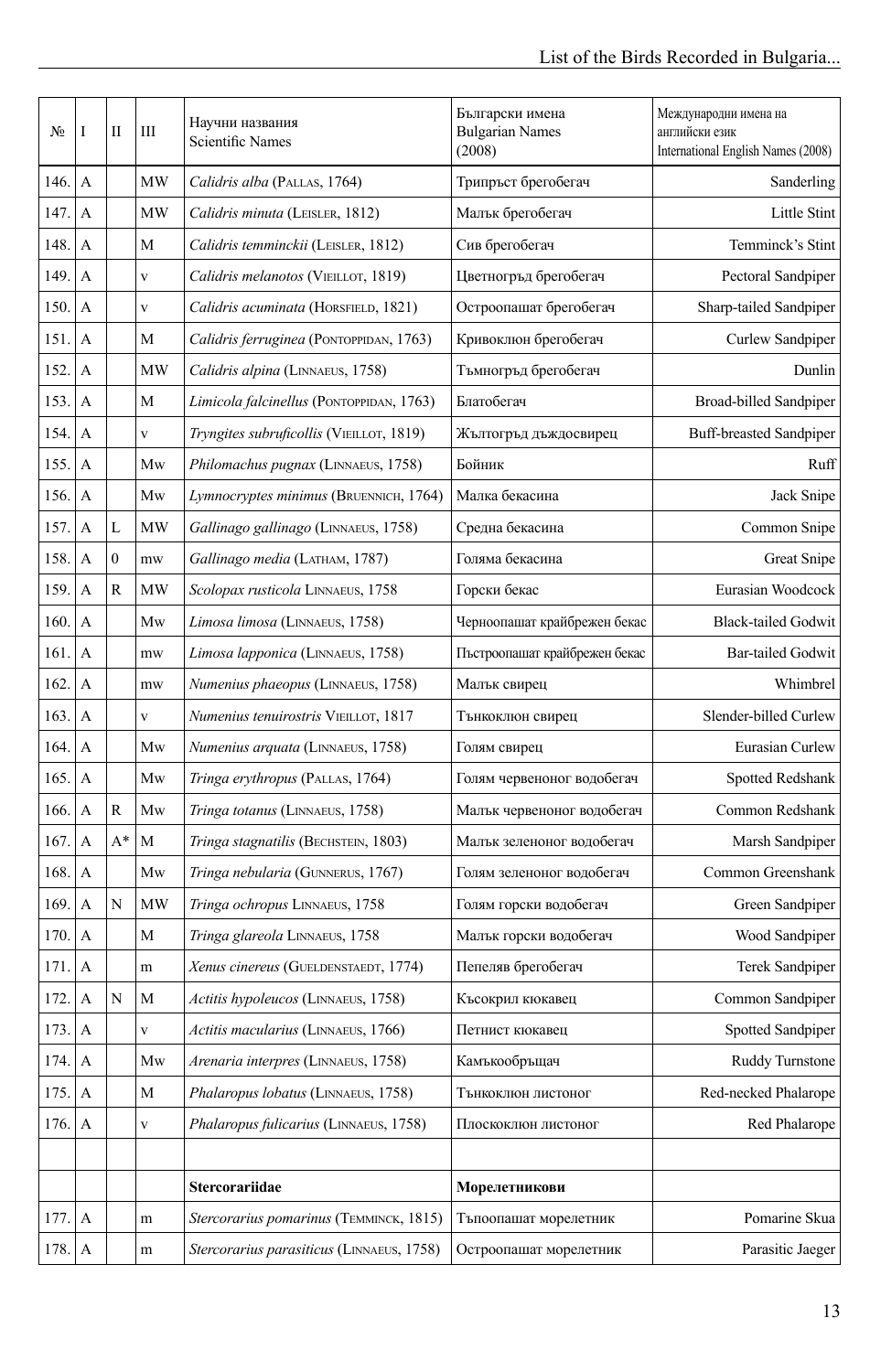| No     | Ι                | П | Ш            | Научни названия<br><b>Scientific Names</b>  | Български имена<br><b>Bulgarian Names</b><br>(2008) | Международни имена на<br>английски език<br>International English Names (2008) |
|--------|------------------|---|--------------|---------------------------------------------|-----------------------------------------------------|-------------------------------------------------------------------------------|
| 179.   | A                |   | m            | Stercorarius longicaudus VIEILLOT, 1819     | Дългоопашат морелетник                              | Long-tailed Jaeger                                                            |
| 180.   | A                |   | m            | Stercorarius skua (BRUENNICH, 1764)         | Голям морелетник                                    | Great Skua                                                                    |
|        |                  |   |              |                                             |                                                     |                                                                               |
|        |                  |   |              | Laridae                                     | Чайкови                                             |                                                                               |
| 181.   | A                |   | V            | Xema sabini (SABINE, 1819)                  | Вилоопашата чайка                                   | Sabine's Gull                                                                 |
| 182.   | A                |   | $\mathbf{V}$ | Rissa tridactyla (LINNAEUS, 1758)           | Трипръста чайка                                     | <b>Black-legged Kittiwake</b>                                                 |
| 183.   | A                | A | Mw           | Chroicocephalus genei (BREME, 1839)         | Тънкоклюна чайка                                    | Slender-billed Gull                                                           |
| 184.   | A                | L | <b>MW</b>    | Chroicocephalus ridibundus (LINNAEUS, 1766) | Речна чайка                                         | <b>Black-headed Gull</b>                                                      |
| 185.   | A                |   | <b>MW</b>    | Hydrocoloeus minutus (PALLAS, 1776)         | Малка чайка                                         | Little Gull                                                                   |
| 186,   | A                |   | $\mathbf{V}$ | Larus atricilla LINNAEUS, 1758              | Карибска чайка                                      | Laughing Gull                                                                 |
| 187.   | A                |   | V            | Larus relictus LÖNNBERG, 1931               | Реликтна чайка                                      | Relict Gull                                                                   |
| 188.   | A                |   | $\mathbf V$  | Larus audouinii PAYRAUDEAU, 1826            | Средиземноморска чайка                              | Audouin's Gull                                                                |
| 189.   | A                | A | <b>MW</b>    | Larus melanocephalus TEMMINCK, 1820         | Малка черноглава чайка                              | Mediterranean Gull                                                            |
| 190.   | A                |   | V            | Larus ichthyaetus PALLAS, 1773              | Голяма черноглава чайка                             | Pallas's Gull                                                                 |
| 191.   | A                |   | <b>MW</b>    | Larus canus LINNAEUS, 1758                  | Чайка буревестница                                  | Mew Gull                                                                      |
| 192,   | A                |   | $\mathbf V$  | Larus delawarensis ORD, 1815                | Пръстенчатоклюна чайка                              | Ring-billed Gull                                                              |
| 193.   | A                |   | Mw           | Larus fuscus LINNAEUS, 1758                 | Малка черногърба чайка                              | Lesser Black-backed Gull                                                      |
| 194.   | A                |   | W            | Larus argentatus PONTOPPIDAN, 1763          | Сребриста чайка                                     | European Herring Gull                                                         |
| 195.   | A                | N | S            | Larus michahellis NAUMANN, 1840             | Средиземноморска<br>жълтонога чайка                 | Yellow-legged Gull                                                            |
| 196.   | $\mathbf{A}$     |   | W            | Larus cachinnans PALLAS, 1811               | Каспийска жълтонога чайка                           | Caspian Gull                                                                  |
| 197.   | A                |   | $\mathbf{V}$ | Larus hyperboreus GUNNERUS, 1767            | Голяма белокрила чайка                              | Glaucous Gull                                                                 |
| 198. A |                  |   | V            | Larus marinus LINNAEUS, 1758                | Голяма черногърба чайка                             | Great Black-backed Gull                                                       |
| 199.   | A                | L | M            | Sternula albifrons (PALLAS, 1764)           | Белочела рибарка                                    | Little Tern                                                                   |
| 200.   | A                | L | M            | Gelochelidon nilotica (GMELIN, 1789)        | Дебелоклюна рибарка                                 | Gull-billed Tern                                                              |
| 201.   | A                |   | M            | Hydroprogne caspia (PALLAS, 1770)           | Каспийска рибарка                                   | Caspian Tern                                                                  |
| 202.   | A                | L | M            | Chlidonias hybrida (PALLAS, 1811)           | Белобуза рибарка                                    | Whiskered Tern                                                                |
| 203.   | A                | L | M            | Chlidonias niger (LINNAEUS, 1758)           | Черна рибарка                                       | <b>Black Tern</b>                                                             |
| 204.   | $\boldsymbol{A}$ |   | M            | Chlidonias leucopterus (TEMMINCK, 1815)     | Белокрила рибарка                                   | White-winged Tern                                                             |
| 205.   | A                | L | Mw           | Sterna sandvicensis LATHAM, 1787            | Гривеста рибарка                                    | Sandwich Tern                                                                 |
| 206.   | A                | L | M            | Sterna hirundo LINNAEUS, 1758               | Речна рибарка                                       | Common Tern                                                                   |
| 207.   | A                |   | $\mathbf{V}$ | Sterna paradisaea PONTOPPIDAN, 1763         | Полярна рибарка                                     | Arctic Tern                                                                   |
|        |                  |   |              |                                             |                                                     |                                                                               |
|        |                  |   |              | Alcidae                                     | Кайрови                                             |                                                                               |
| 208. A |                  |   | $\mathbf V$  | Uria aalge (PONTOPPIDAN, 1763)              | Тънкоклюна кайра                                    | Common Murre                                                                  |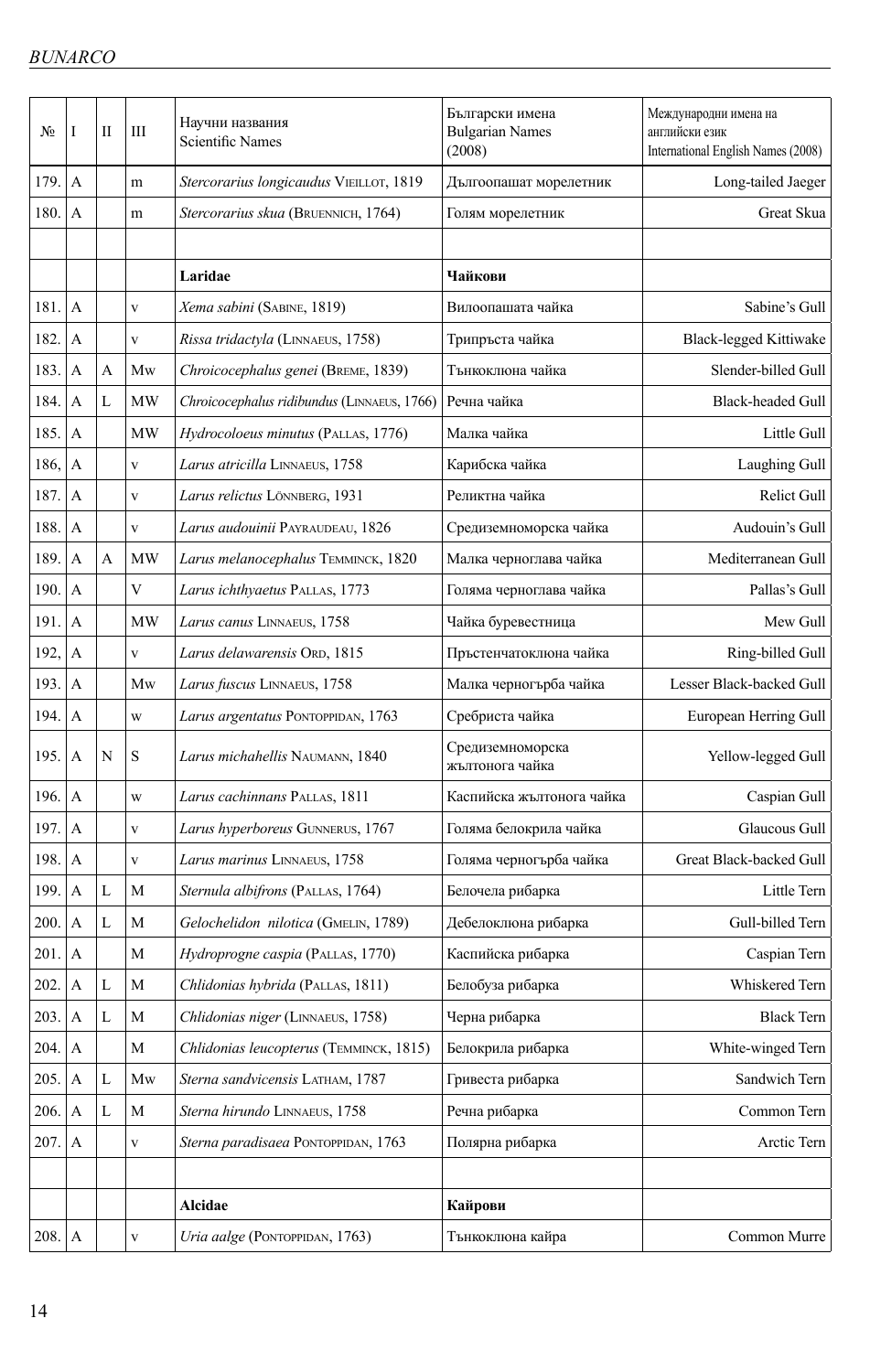| N <sub>2</sub> | I              | П            | Ш                       | Научни названия<br><b>Scientific Names</b> | Български имена<br><b>Bulgarian Names</b><br>(2008) | Международни имена на<br>английски език<br>International English Names (2008) |
|----------------|----------------|--------------|-------------------------|--------------------------------------------|-----------------------------------------------------|-------------------------------------------------------------------------------|
|                |                |              |                         | <b>PTEROCLIDIFORMES</b>                    | ПУСТИНАРКОПОДОБНИ                                   |                                                                               |
|                |                |              |                         | Pteroclididae                              | Пустинаркови                                        |                                                                               |
| 209.           | $\mathbf{A}$   | A            | $\overline{\mathbf{V}}$ | Syrrhaptes paradoxus (PALLAS, 1773)        | Пухопръста пустинарка                               | Pallas's Sandgrouse                                                           |
|                |                |              |                         |                                            |                                                     |                                                                               |
|                |                |              |                         | <b>COLUMBIFORMES</b>                       | ГЪЛЪБОПОДОБНИ                                       |                                                                               |
|                |                |              |                         | Columbidae                                 | Гълъбови                                            |                                                                               |
| 210.           | $\overline{A}$ | N            | S                       | Columba livia GMELIN, 1789                 | Скален гълъб                                        | Common Pigeon                                                                 |
| 211.           | A              | N            | <b>SMW</b>              | Columba oenas LINNAEUS, 1758               | Хралупар                                            | <b>Stock Dove</b>                                                             |
| 212.           | A              | N            | <b>SMW</b>              | Columba palumbus LINNAEUS, 1758            | Гривяк                                              | Common Wood Pigeon                                                            |
| 213.           | A              | N            | S                       | Streptopelia decaocto (FRIVALDSZKY, 1838)  | Гугутка                                             | <b>Eurasian Collared Dove</b>                                                 |
| 214.           | A              | N            | М                       | Streptopelia turtur (LINNAEUS, 1758)       | Обикновена гургулица                                | European Turtle Dove                                                          |
| 215.           | A              |              | V                       | Streptopelia senegalensis (LINNAEUS, 1766) | Малка гургулица                                     | Laughing Dove                                                                 |
|                |                |              |                         |                                            |                                                     |                                                                               |
|                |                |              |                         | <b>CUCULIFORMES</b>                        | КУКУВИЦОПОДОБНИ                                     |                                                                               |
|                |                |              |                         | Cuculidae                                  | Кукувицови                                          |                                                                               |
| 216.           | $\mathbf{A}$   | A            | m                       | Clamator glandarius (LINNAEUS, 1758)       | Качулата кукувица                                   | Great Spotted Cuckoo                                                          |
| 217.           | A              | N            | М                       | Cuculus canorus LINNAEUS, 1758             | Обикновена кукувица                                 | Common Cuckoo                                                                 |
|                |                |              |                         |                                            |                                                     |                                                                               |
|                |                |              |                         | <b>STRIGIFORMES</b>                        | СОВОПОДОБНИ                                         |                                                                               |
|                |                |              |                         | Tytonidae                                  | Забулени сови                                       |                                                                               |
| 218.           | $\overline{A}$ | N            | S                       | Tyto alba (SCOPOLI, 1769)                  | Забулена сова                                       | Western Barn Owl                                                              |
|                |                |              |                         | Strigidae                                  | Совови                                              |                                                                               |
| 219.           | $\mathbf{A}$   | N            | $\mathbf M$             | Otus scops (LINNAEUS, 1758)                | Чухал                                               | Eurasian Scops Owl                                                            |
| 220.           | A              | N            | S                       | Bubo bubo (LINNAEUS, 1758)                 | Бухал                                               | Eurasian Eagle Owl                                                            |
| 221.           | $\mathbf{A}$   | $\mathbb{R}$ | S                       | Glaucidium passerinum (LINNAEUS, 1758)     | Врабчова кукумявка                                  | Eurasian Pygmy Owl                                                            |
| 222.           | A              | N            | S                       | Athene noctua (SCOPOLI, 1769)              | Обикновена кукумявка                                | Little Owl                                                                    |
| 223.           | $\mathbf{A}$   | N            | ${\bf S}$               | Strix aluco LINNAEUS, 1758                 | Горска улулица                                      | Tawny Owl                                                                     |
| 224.           | A              | L            | S                       | Strix uralensis PALLAS, 1771               | Уралска улулица                                     | Ural Owl                                                                      |
| 225.           | A              | N            | <b>SMW</b>              | Asio otus (LINNAEUS, 1758)                 | Горска ушата сова                                   | Long-eared Owl                                                                |
| 226.           | A              | A            | MW                      | Asio flammeus (PONTOPPIDAN, 1763)          | Блатна сова                                         | Short-eared Owl                                                               |
| 227.           | A              | $\mathbb{R}$ | S                       | Aegolius funereus (LINNAEUS, 1758)         | Пернатонога кукумявка                               | Boreal Owl                                                                    |
|                |                |              |                         |                                            |                                                     |                                                                               |
|                |                |              |                         | <b>CAPRIMULGIFORMES</b>                    | КОЗОДОЕВОПОДОБНИ                                    |                                                                               |
|                |                |              |                         | Caprimulgidae                              | Същински козодои                                    |                                                                               |
| 228.           | $\mathbf{A}$   | $\mathbf N$  | M                       | Caprimulgus europaeus LINNAEUS, 1758       | Европейски козодой                                  | European Nightjar                                                             |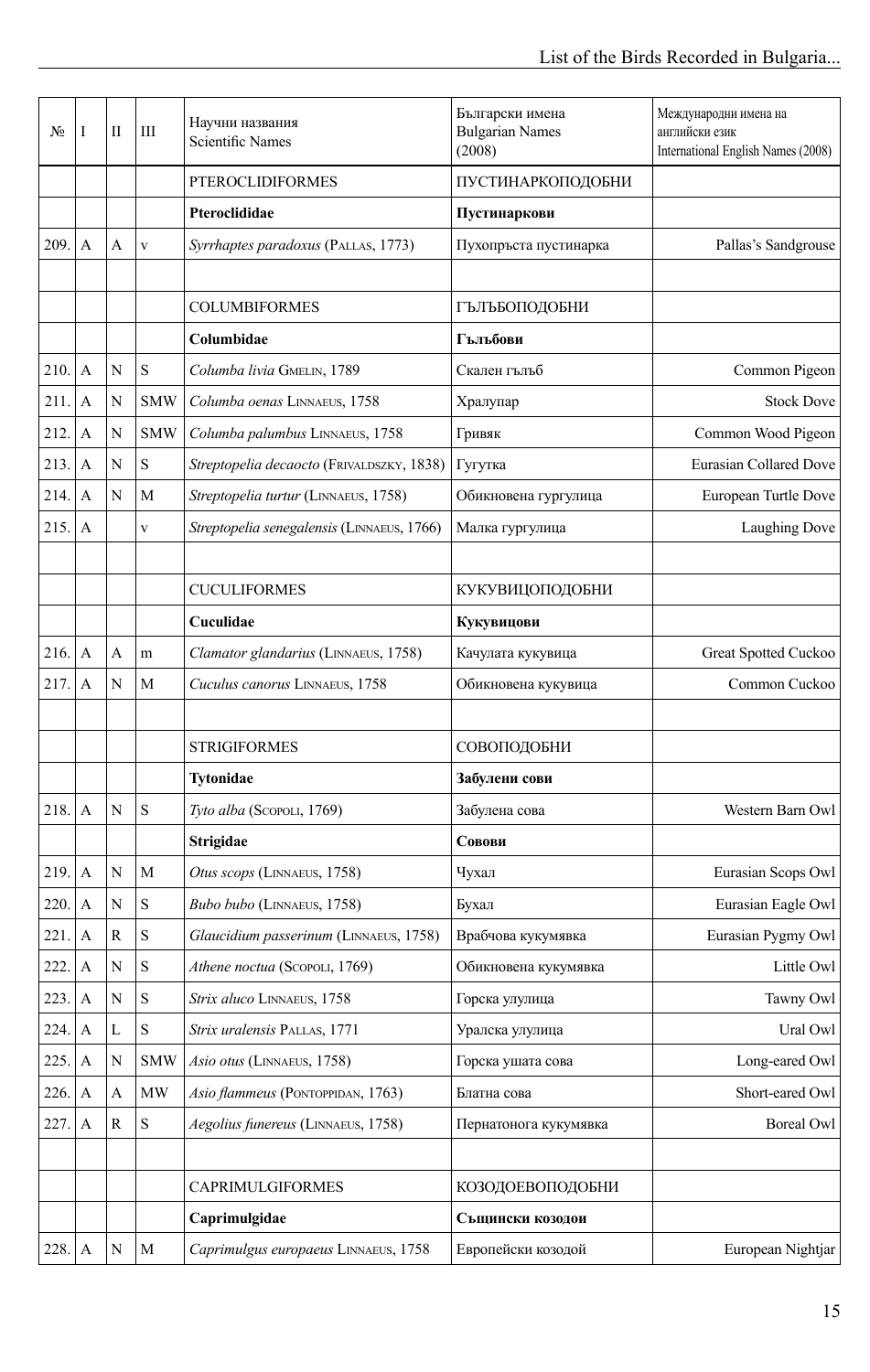| No   | I            | Н            | Ш           | Научни названия<br><b>Scientific Names</b>          | Български имена<br><b>Bulgarian Names</b><br>(2008) | Международни имена на<br>английски език<br>International English Names (2008) |
|------|--------------|--------------|-------------|-----------------------------------------------------|-----------------------------------------------------|-------------------------------------------------------------------------------|
|      |              |              |             | <b>APODIFORMES</b>                                  | <b>БЪРЗОЛЕТОПОДОБНИ</b>                             |                                                                               |
|      |              |              |             | Apodidae                                            | Бързолетови                                         |                                                                               |
| 229. | A            | N            | M           | Tachymarptis melba (LINNAEUS, 1758)                 | Алпийски бързолет                                   | Alpine Swift                                                                  |
| 230. | A            | N            | М           | Apus apus (LINNAEUS, 1758)                          | Черен бързолет                                      | Common Swift                                                                  |
| 231. | A            | $\mathbb{R}$ | М           | Apus pallidus (SHELLEY, 1870)                       | Блед бързолет                                       | Pallid Swift                                                                  |
| 232. | A            |              | V           | Apus affinis (GRAY, 1832)                           | Малък бързолет                                      | Little Swift                                                                  |
|      |              |              |             |                                                     |                                                     |                                                                               |
|      |              |              |             | <b>CORACIIFORMES</b>                                | СИНЯВИЦОПОДОБНИ                                     |                                                                               |
|      |              |              |             | Alcedinidae                                         | Земеродни рибарчета                                 |                                                                               |
| 233. | A            |              | $\mathbf V$ | Halcyon smyrnensis (LINNAEUS, 1758)                 | Белогръдо земеродно<br>рибарче                      | White-throated Kingfisher                                                     |
| 234. | A            | N            | S           | Alcedo atthis (LINNAEUS, 1758)                      | Обикновено земеродно<br>рибарче                     | Common Kingfisher                                                             |
|      |              |              |             |                                                     |                                                     |                                                                               |
|      |              |              |             | Meropidae                                           | Пчелоядови                                          |                                                                               |
| 235. | A            |              | $\mathbf V$ | Merops persicus PALLAS, 1773                        | Зелен пчелояд                                       | Blue-cheeked Bee-eater                                                        |
| 236. | A            | N            | М           | Merops apiaster LINNAEUS, 1758                      | Обикновен пчелояд                                   | European Bee-eater                                                            |
|      |              |              |             |                                                     |                                                     |                                                                               |
|      |              |              |             | Coraciidae                                          | Синявицови                                          |                                                                               |
| 237. | $\mathbf{A}$ | N            | М           | Coracias garrulus LINNAEUS, 1758                    | Синявица                                            | European Roller                                                               |
|      |              |              |             |                                                     |                                                     |                                                                               |
|      |              |              |             | Upupidae                                            | Папунякови                                          |                                                                               |
| 238. | $\mathbf{A}$ | N            | М           | Upupa epops LINNAEUS, 1758                          | Папуняк                                             | Eurasian Hoopoe                                                               |
|      |              |              |             |                                                     |                                                     |                                                                               |
|      |              |              |             | <b>PICIFORMES</b>                                   | КЪЛВАЧОПОДОБНИ                                      |                                                                               |
|      |              |              |             | Picidae                                             | Кълвачови                                           |                                                                               |
| 239. | $\mathbf{A}$ | N            | M           | Jynx torquilla LINNAEUS, 1758                       | Въртошийка                                          | Eurasian Wryneck                                                              |
| 240. | A            | N            | $\mathbf S$ | Picus canus GMELIN, 1788                            | Сив кълвач                                          | Grey-headed Woodpecker                                                        |
| 241. | A            | $\mathbf N$  | S           | Picus viridis LINNAEUS, 1758                        | Зелен кълвач                                        | European Green Woodpecker                                                     |
| 242. | A            | N            | $\rm S$     | Dryocopus martius (LINNAEUS, 1758)                  | Черен кълвач                                        | <b>Black Woodpecker</b>                                                       |
| 243. | A            | N            | S           | Dendrocopos major (LINNAEUS, 1758)                  | Голям пъстър кълвач                                 | Great Spotted Woodpecker                                                      |
| 244. | A            | N            | S           | Dendrocopos syriacus (HEMPRICH,<br>EHRENBERG, 1833) | Сирийски пъстър кълвач                              | Syrian Woodpecker                                                             |
| 245. | A            | N            | S           | Dendrocopos medius (LINNAEUS, 1758)                 | Среден пъстър кълвач                                | Middle Spotted Woodpecker                                                     |
| 246. | $\mathbf{A}$ | R            | $\rm S$     | Dendrocopos leucotos (BECHSTEIN, 1803)              | Белогърб кълвач                                     | White-backed Woodpecker                                                       |
| 247. | $\mathbf{A}$ | $\mathbf N$  | S           | Dendrocopos minor (LINNAEUS, 1758)                  | Малък пъстър кълвач                                 | Lesser Spotted Woodpecker                                                     |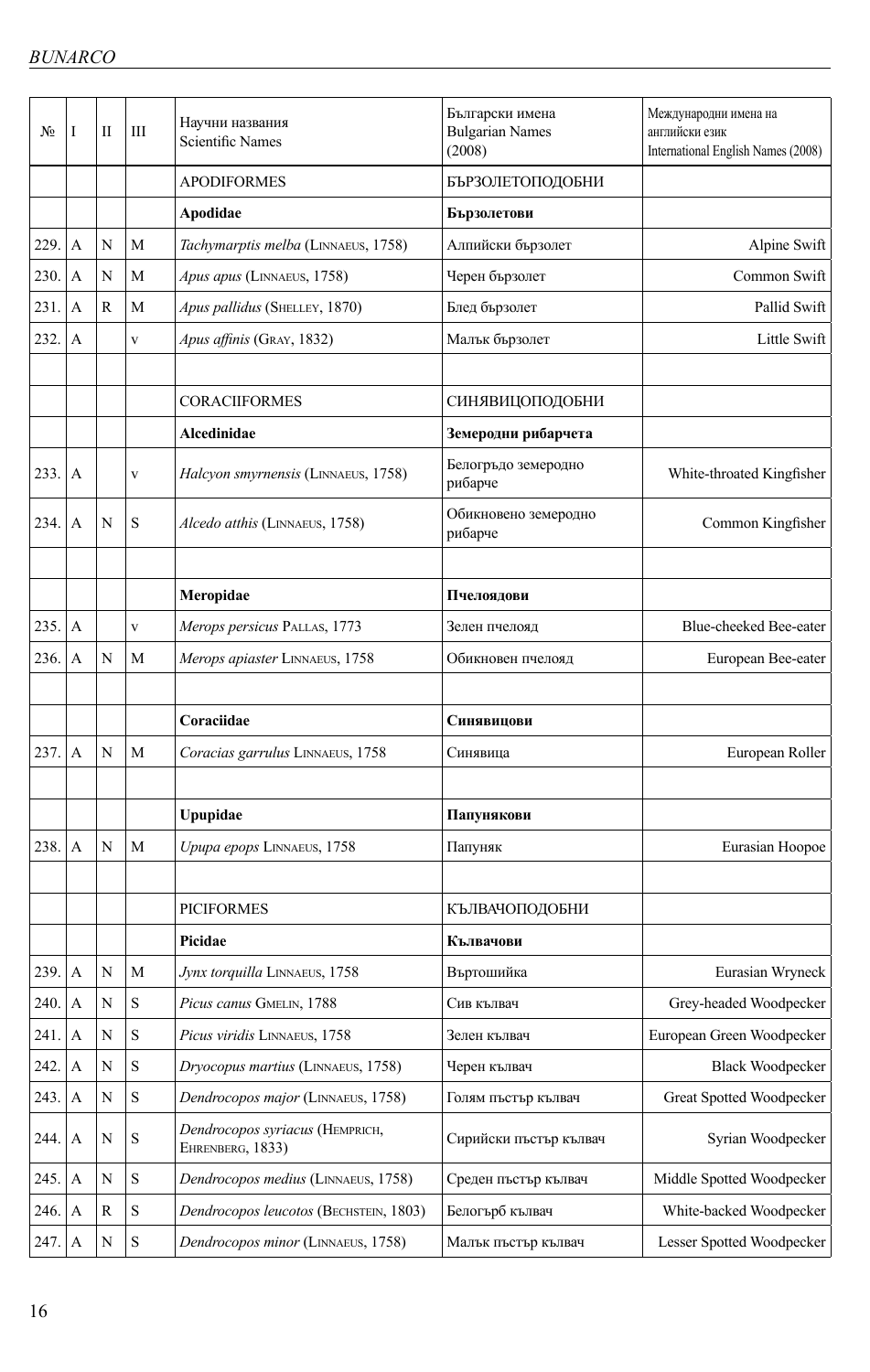| N <sub>2</sub> | Ι                | П            | Ш           | Научни названия<br><b>Scientific Names</b> | Български имена<br><b>Bulgarian Names</b><br>(2008) | Международни имена на<br>английски език<br>International English Names (2008) |
|----------------|------------------|--------------|-------------|--------------------------------------------|-----------------------------------------------------|-------------------------------------------------------------------------------|
| 248.           | A                | L            | S           | Picoides tridactylus (LINNAEUS, 1758)      | Трипръст кълвач                                     | Three-toed Woodpecker                                                         |
|                |                  |              |             |                                            |                                                     |                                                                               |
|                |                  |              |             | <b>PASSERIFORMES</b>                       | ВРАБЧОПОДОБНИ                                       |                                                                               |
|                |                  |              |             | Alaudidae                                  | Чучулигови                                          |                                                                               |
| 249.           | A                | $\mathbb{R}$ | <b>SMW</b>  | Melanocorypha calandra (LINNAEUS, 1766)    | Дебелоклюна чучулига                                | Calandra Lark                                                                 |
| 250.           | A                |              | V           | Melanocorypha leucoptera (PALLAS, 1811)    | Белокрила чучулига                                  | White-winged Lark                                                             |
| 251.           | A                |              | $\mathbf V$ | Melanocorypha yeltoniensis (FORSTER, 1768) | Черна чучулига                                      | <b>Black Lark</b>                                                             |
| 252.           | A                | $\mathbf R$  | М           | Calandrella brachydactyla (LEISLER, 1814)  | Късопръста чучулига                                 | Greater Short-toed Lark                                                       |
| 253.           | A                | L            | M           | Calandrella rufescens (VIEILLOT, 1820)     | Сива чучулига                                       | Lesser Short-toed Lark                                                        |
| 254.           | A                | N            | ${\bf S}$   | Galerida cristata (LINNAEUS, 1758)         | Качулата чучулига                                   | Crested Lark                                                                  |
| 255.           | A                | N            | <b>SMW</b>  | Lullula arborea (LINNAEUS, 1758)           | Горска чучулига                                     | Woodlark                                                                      |
| 256.           | A                | N            | <b>SMW</b>  | Alauda arvensis LINNAEUS, 1758             | Полска чучулига                                     | Eurasian Skylark                                                              |
| 257.           | A                | $\mathbf R$  | S           | Eremophila alpestris (LINNAEUS, 1758)      | Алпийска чучулига                                   | Horned Lark                                                                   |
|                |                  |              |             |                                            |                                                     |                                                                               |
|                |                  |              |             | Hirundinidae                               | Лястовицови                                         |                                                                               |
| 258.           | A                | N            | M           | Riparia riparia (LINNAEUS, 1758)           | Брегова лястовица                                   | Sand Martin                                                                   |
| 259.           | A                | $\mathbb{R}$ | $\mathbf M$ | Ptyonoprogne rupestris (ScopoLI, 1769)     | Скална лястовица                                    | Eurasian Crag Martin                                                          |
| 260.           | A                | N            | M           | Hirundo rustica LINNAEUS, 1758             | Селска лястовица                                    | <b>Barn Swallow</b>                                                           |
| 261.           | A                | N            | М           | Delichon urbicum (LINNAEUS, 1758)          | Градска лястовица                                   | Common House Martin                                                           |
| 262.           | A                | N            | M           | Cecropis daurica (LINNAEUS, 1771)          | Червенокръста лястовица                             | Red-rumped Swallow                                                            |
|                |                  |              |             |                                            |                                                     |                                                                               |
|                |                  |              |             | Motacillidae                               | Стърчиопашкови                                      |                                                                               |
| 263.           | $\Lambda$        |              | $\mathbf V$ | Anthus richardi VIEILLOT, 1814             | Степна бъбрица                                      | Richard's Pipit                                                               |
| 264.           | A                | N            | M           | Anthus campestris (LINNAEUS, 1758)         | Полска бъбрица                                      | Tawny Pipit                                                                   |
| 265.           | A                | N            | M           | Anthus trivialis (LINNAEUS, 1758)          | Горска бъбрица                                      | Tree Pipit                                                                    |
| 266.           | $\boldsymbol{A}$ |              | М           | Anthus pratensis (LINNAEUS, 1758)          | Ливадна бъбрица                                     | Meadow Pipit                                                                  |
| 267.           | A                |              | Mw          | Anthus cervinus (PALLAS, 1811)             | Червеногуша бъбрица                                 | Red-throated Pipit                                                            |
| 268.           | A                | $\mathbb{R}$ | S           | Anthus spinoletta (LINNAEUS, 1758)         | Водна бъбрица                                       | Water Pipit                                                                   |
| 269.           | A                | N            | М           | Motacilla flava LINNAEUS, 1758             | Жълта стърчиопашка                                  | Western Yellow Wagtail                                                        |
| 270.           | $\boldsymbol{A}$ |              | m           | Motacilla citreola PALLAS, 1776            | Жълтоглава стърчиопашка                             | Citrine Wagtail                                                               |
| 271.           | A                | N            | <b>SMW</b>  | Motacilla cinerea TUNSTALL, 1771           | Планинска стърчиопашка                              | Grey Wagtail                                                                  |
| 272.           | A                | N            | <b>SMW</b>  | Motacilla alba LINNAEUS, 1758              | Бяла стърчиопашка                                   | White Wagtail                                                                 |
|                |                  |              |             |                                            |                                                     |                                                                               |
|                |                  |              |             | Bombycillidae                              | Копринаркови                                        |                                                                               |
| 273.           | $\mathbf{A}$     |              | W           | Bombycilla garrulus (LINNAEUS, 1758)       | Копринарка                                          | Bohemian Waxwing                                                              |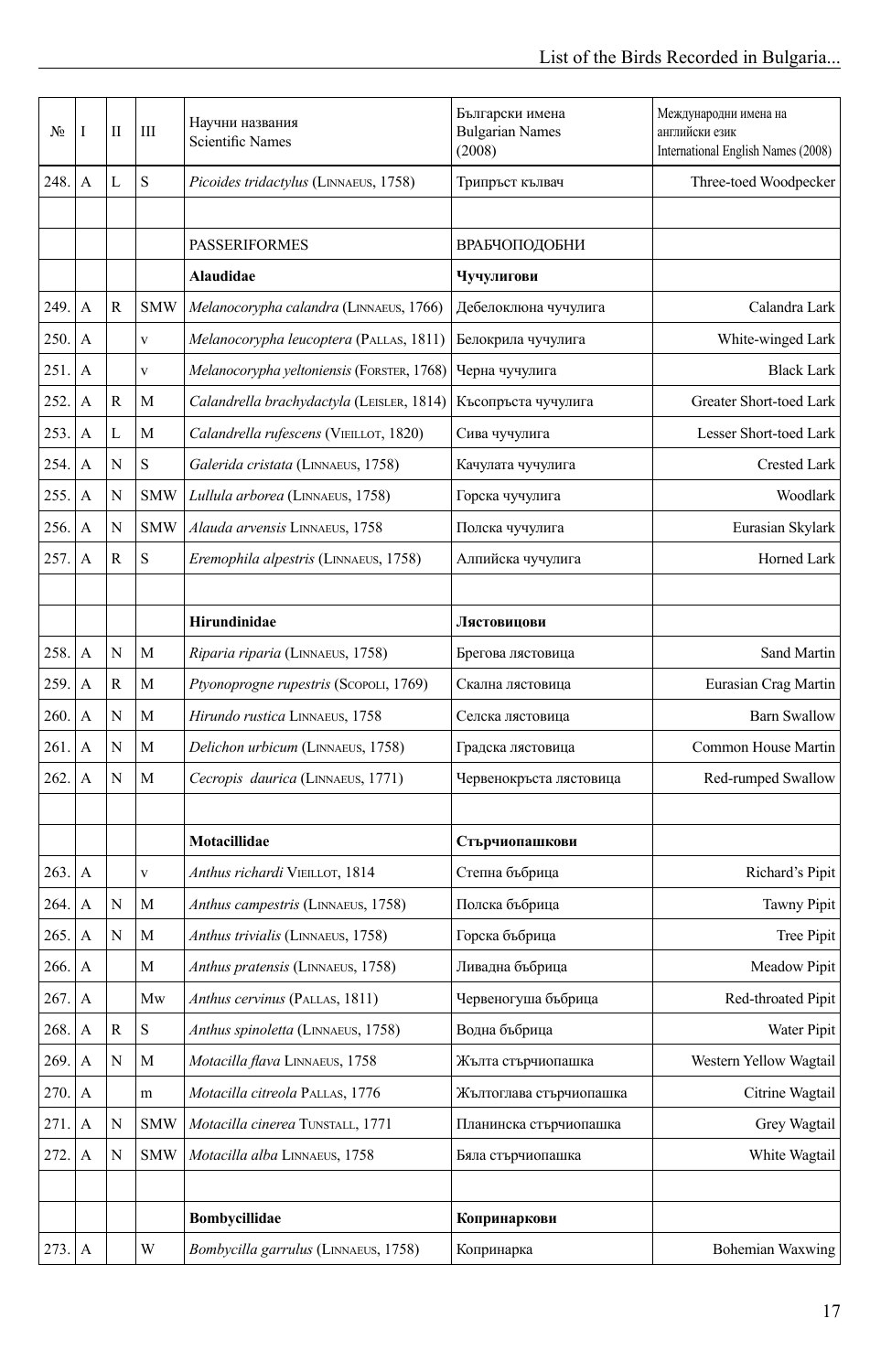| N <sub>2</sub> | I                         | П            | Ш           | Научни названия<br><b>Scientific Names</b> | Български имена<br><b>Bulgarian Names</b><br>(2008) | Международни имена на<br>английски език<br>International English Names (2008) |
|----------------|---------------------------|--------------|-------------|--------------------------------------------|-----------------------------------------------------|-------------------------------------------------------------------------------|
|                |                           |              |             | Cinclidae                                  | Водни косове                                        |                                                                               |
| 274.           | $\overline{A}$            | $\mathbb{R}$ | S           | Cinclus cinclus (LINNAEUS, 1758)           | Гурлю                                               | White-throated Dipper                                                         |
|                |                           |              |             |                                            |                                                     |                                                                               |
|                |                           |              |             | Troglodytidae                              | Орехчета                                            |                                                                               |
| 275.           | A                         | $\mathbb{R}$ | S           | Troglodytes troglodytes (LINNAEUS, 1758)   | Орехче                                              | Winter Wren                                                                   |
|                |                           |              |             |                                            |                                                     |                                                                               |
|                |                           |              |             | Prunellidae                                | Завирушкови                                         |                                                                               |
| 276.           | A                         | $\mathbb{R}$ | <b>SM</b>   | Prunella modularis (LINNAEUS, 1758)        | Сивогуша завирушка                                  | Dunnock                                                                       |
| 277.           | A                         | $\mathbb{R}$ | S           | Prunella collaris (SCOPOLI, 1769)          | Пъстрогуша завирушка                                | Alpine Accentor                                                               |
|                |                           |              |             |                                            |                                                     |                                                                               |
|                |                           |              |             | Turdidae                                   | Дроздови                                            |                                                                               |
| 278.           | A                         | A            | V           | Cercotrichas galactotes (TEMMINCK, 1820)   | Трънковче                                           | Rufous-tailed Scrub Robin                                                     |
| 279.           | A                         | N            | <b>SM</b>   | Erithacus rubecula (LINNAEUS, 1758)        | Червеногръдка                                       | European Robin                                                                |
| 280.           | A                         | R            | M           | Luscinia luscinia (LINNAEUS, 1758)         | Северен славей                                      | Thrush Nightingale                                                            |
| 281.           | A                         | N            | M           | Luscinia megarhynchos BREHM, 1831          | Южен славей                                         | Common Nightingale                                                            |
| 282.           | $\mathbf{A}$              |              | М           | Luscinia svecica (LINNAEUS, 1758)          | Синьогушка                                          | Bluethroat                                                                    |
| 283.           | A                         |              | V           | Tarsiger cyanurus (PALLAS, 1773)           | Синьоопашка                                         | Red-flanked Bluetail                                                          |
| 284.           | $\mathbf{A}$              | N            | <b>SMW</b>  | Phoenicurus ochruros (GMELIN, 1774)        | Домашна червеноопашка                               | <b>Black Redstart</b>                                                         |
| 285.           | A                         | $\mathbb{R}$ | M           | Phoenicurus phoenicurus (LINNAEUS, 1758)   | Градинска червеноопашка                             | Common Redstart                                                               |
| 286.           | A                         | N            | М           | Saxicola rubetra (LINNAEUS, 1758)          | Ръждивогушо ливадарче                               | Whinchat                                                                      |
| 287.           | A                         | N            | Mw          | Saxicola rubicola (LINNAEUS, 1766)         | Европейско черногушо ливадарче                      | European Stonechat                                                            |
| 288.           | A                         |              | V           | Saxicola maurus (PALLAS, 1773)             | Сибирско ливадарче                                  | Siberian Stonechat                                                            |
| 289.           | $\mathbf{A}$              | $\mathbf N$  | M           | Oenanthe isabellina (TEMMINCK, 1829)       | Ориенталско каменарче                               | Isabelline Wheatear                                                           |
| 290.           | A                         | N            | M           | Oenanthe oenanthe (LINNAEUS, 1758)         | Сиво каменарче                                      | Northern Wheatear                                                             |
| 291.           | A                         | ${\bf R}$    | M           | Oenanthe pleschanka (LEPECHIN, 1771)       | Черногърбо каменарче                                | Pied Wheatear                                                                 |
| 292.           | A                         | R            | M           | Oenanthe hispanica (LINNAEUS, 1758)        | Испанско каменарче                                  | <b>Black-eared Wheatear</b>                                                   |
| 293.           | A                         |              | V           | Oenanthe deserti (TEMMINCK, 1826)          | Пустинно каменарче                                  | Desert Wheatear                                                               |
| 294.           | A                         |              | V           | Oenanthe leucura (GMELIN, 1789)            | Черно каменарче                                     | <b>Black Wheatear</b>                                                         |
| 295.           | $\boldsymbol{A}$          | ${\bf R}$    | M           | Monticola saxatilis (LINNAEUS, 1766)       | Пъстър скален дрозд                                 | Rufous-tailed Rock Thrush                                                     |
| 296.           | $\boldsymbol{\mathsf{A}}$ | ${\bf R}$    | $\mathbf S$ | Monticola solitarius (LINNAEUS, 1758)      | Син скален дрозд                                    | <b>Blue Rock Thrush</b>                                                       |
| 297.           | $\boldsymbol{\mathsf{A}}$ | $\mathbb{R}$ | $\mathbf S$ | Turdus torquatus LINNAEUS, 1758            | Белогуш дрозд                                       | Ring Ouzel                                                                    |
| 298.           | $\boldsymbol{\mathsf{A}}$ | $\mathbf N$  | $\mathbf S$ | Turdus merula LINNAEUS, 1758               | Koc                                                 | Common Blackbird                                                              |
| 299.           | A                         |              | V           | Turdus atrogularis JAROCKI, 1819           | Черногуш дрозд                                      | <b>Black-throated Thrush</b>                                                  |
| 300.           | A                         | A            | MW          | Turdus pilaris LINNAEUS, 1758              | Хвойнов дрозд                                       | Fieldfare                                                                     |
| 301.           | $\mathbf{A}$              | N            | $\mathbf S$ | Turdus philomelos BREHM, 1831              | Поен дрозд                                          | Song Thrush                                                                   |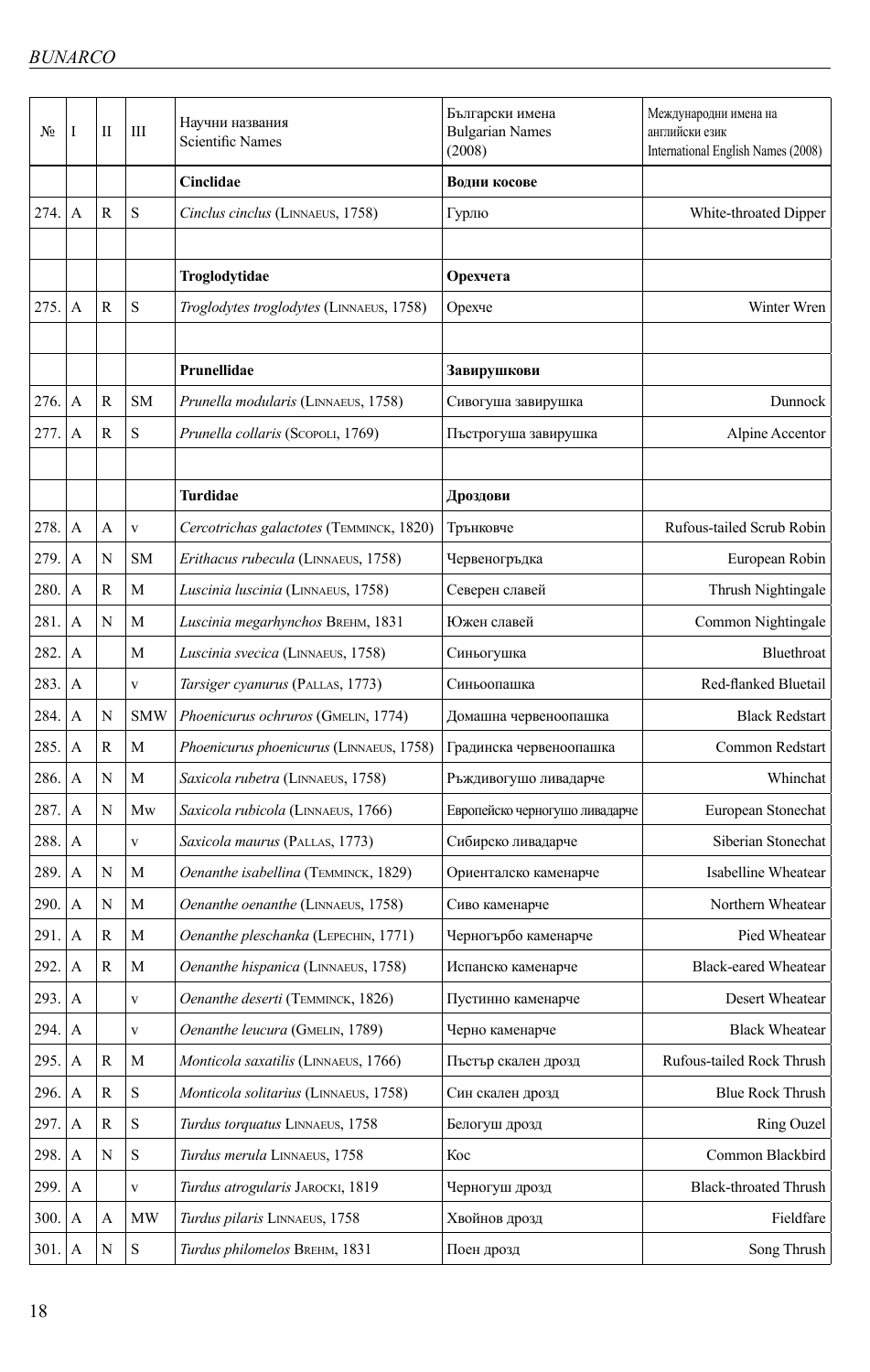| No      | I                | $\mathbf{I}$ | Ш           | Научни названия<br><b>Scientific Names</b>    | Български имена<br><b>Bulgarian Names</b><br>(2008) | Международни имена на<br>английски език<br>International English Names (2008) |
|---------|------------------|--------------|-------------|-----------------------------------------------|-----------------------------------------------------|-------------------------------------------------------------------------------|
| 302.    | A                |              | MW          | Turdus iliacus LINNAEUS, 1766                 | Беловежд дрозд                                      | Redwing                                                                       |
| 303.    | A                | $\mathbf N$  | <b>SM</b>   | Turdus viscivorus LINNAEUS, 1758              | Имелов дрозд                                        | Mistle Thrush                                                                 |
|         |                  |              |             |                                               |                                                     |                                                                               |
|         |                  |              |             | Sylviidae                                     | Коприварчеви                                        |                                                                               |
| 304.    | $\mathbf{A}$     | $\mathbb{R}$ | S           | Cettia cetti (TEMMINCK, 1820)                 | Свилено шаварче                                     | Cetti's Warbler                                                               |
| 305.    | A                |              | $\mathbf V$ | Cisticola juncidis (RAFINESQUE, 1810)         | Пъстроопашато шаварче                               | Zitting Cisticola                                                             |
| 306.    | A                | $\ast$       | M           | Locustella naevia (BODDAERT, 1783)            | Полски цвъркач                                      | Common Grasshopper<br>Warbler                                                 |
| 307.    | A                | $\mathbb{R}$ | M           | Locustella fluviatilis (WOLF, 1810)           | Речен цвъркач                                       | River Warbler                                                                 |
| 308.    | $\mathbf{A}$     | $\mathbf N$  | $\mathbf M$ | Locustella luscinioides (SAVI, 1824)          | Тръстиков цвъркач                                   | Savi's Warbler                                                                |
| 309.    | A                | $\mathbf{A}$ | Mw          | Acrocephalus melanopogon (TEMMINCK, 1823)     | Мустакато шаварче                                   | Moustached Warbler                                                            |
| 310.    | $\mathbf{A}$     |              | M           | Acrocephalus paludicola (VIEILLOT, 1817)      | Водно шаварче                                       | Aquatic Warbler                                                               |
| 311.    | A                | $\mathbf{L}$ | M           | Acrocephalus schoenobaenus (LINNAEUS, 1758)   | Крайбрежно шаварче                                  | Sedge Warbler                                                                 |
| 312.    | A                | L            | М           | Acrocephalus agricola JERDON, 1845            | Индийско шаварче                                    | Paddyfield Warbler                                                            |
| 313.    | A                |              | V           | Acrocephalus dumetorum BLYTH, 1849            | Градинско шаварче                                   | Blyth's Reed Warbler                                                          |
| 314.    | A                | N            | M           | Acrocephalus palustris (BECHSTEIN, 1798)      | Мочурно шаварче                                     | Marsh Warbler                                                                 |
| 315.    | A                | N            | M           | Acrocephalus scirpaceus (HERMANN, 1804)       | Блатно шаварче                                      | Eurasian Reed Warbler                                                         |
| 316.    | A                | N            | M           | Acrocephalus arundinaceus (LINNAEUS, 1758)    | Тръстиково шаварче                                  | Great Reed Warbler                                                            |
| 317.    | $\mathbf{A}$     | N            | M           | Hippolais pallida (HEMPRICH, EHRENBERG, 1833) | Малък маслинов присмехулник                         | Eastern Olivaceous Warbler                                                    |
| 318.    | A                | $\mathbb{R}$ | $\mathbf M$ | Hippolais olivetorum (STRICKLAND, 1837)       | Голям маслинов присмехулник                         | Olive-tree Warbler                                                            |
| 319.    | A                | L            | M           | Hippolais icterina (VIEILLOT, 1817)           | Градински присмехулник                              | Icterine Warbler                                                              |
| 320.    | A                | N            | Mw          | Sylvia atricapilla (LINNAEUS, 1758)           | Голямо черноглаво коприварче                        | Eurasian Blackcap                                                             |
| 321.  A |                  | $\mathbf L$  | $\mathbf M$ | Sylvia borin (BODDAERT, 1783)                 | Градинско коприварче                                | Garden Warbler                                                                |
| 322.    | $\mathbf{A}$     | N            | M           | Sylvia nisoria (BECHSTEIN, 1795)              | Ястребогушо коприварче                              | <b>Barred Warbler</b>                                                         |
| 323.    | $\mathbf{A}$     | N            | M           | Sylvia curruca (LINNAEUS, 1758)               | Малко белогушо коприварче                           | Lesser Whitethroat                                                            |
| 324.    | $\mathbf{A}$     | R            | $\mathbf M$ | Sylvia crassirostris CRETZSCHMAR, 1826        | Източно орфеево коприварче                          | Eastern Orphean Warbler                                                       |
| 325.    | A                |              | V           | Sylvia nana (HEMPRICH, EHRENBERG, 1833)       | Азиатско пустинно коприварче                        | Asian Desert Warbler                                                          |
| 326.    | $\mathbf{A}$     | N            | M           | Sylvia communis LATHAM, 1787                  | Голямо белогушо коприварче                          | Common Whitethroat                                                            |
| 327.    | A                | R            | M           | Sylvia cantillans (PALLAS, 1764)              | Червеногушо коприварче                              | Subalpine Warbler                                                             |
| 328.    | $\boldsymbol{A}$ | R            | M           | Sylvia melanocephala (GMELIN, 1789)           | Малко черноглаво коприварче                         | Sardinian Warbler                                                             |
| 329.    | A                |              | V           | Sylvia rueppelli TEMMINCK, 1823               | Черногушо коприварче                                | Rüppell's Warbler                                                             |
| 330.    | A                |              | V           | Phylloscopus borealis BLASIUS, 1858           | Северен певец                                       | Arctic Warbler                                                                |
| 331.    | $\boldsymbol{A}$ |              | $\mathbf V$ | Phylloscopus proregulus (PALLAS, 1811)        | Кралчев певец                                       | Pallas's Leaf Warbler                                                         |
| 332.    | A                |              | $\mathbf V$ | Phylloscopus inornatus (BLYTH, 1842)          | Жълтовежд певец                                     | Yellow-browed Warbler                                                         |
| 333.    | $\Lambda$        | ${\bf R}$    | $\mathbf M$ | Phylloscopus orientalis BREHM, 1855           | Източен планински певец                             | Eastern Bonelli's Warbler                                                     |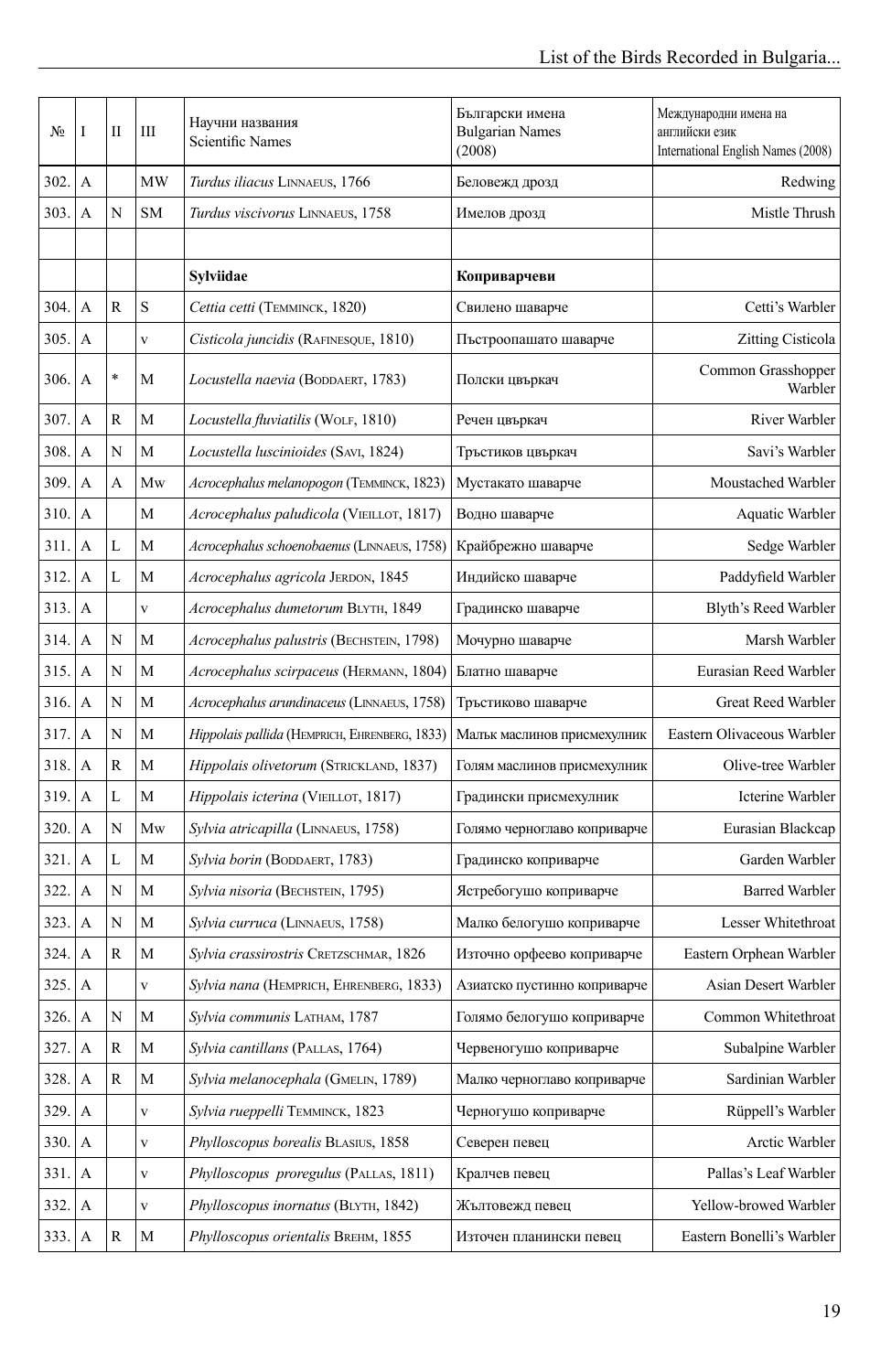| No      | I              | П            | Ш           | Научни названия<br><b>Scientific Names</b> | Български имена<br><b>Bulgarian Names</b><br>(2008) | Международни имена на<br>английски език<br>International English Names (2008) |
|---------|----------------|--------------|-------------|--------------------------------------------|-----------------------------------------------------|-------------------------------------------------------------------------------|
| 334.    | A              | N            | М           | Phylloscopus sibilatrix (BECHSTEIN, 1793)  | Буков певец                                         | Wood Warbler                                                                  |
| 335.    | A              | N            | MW          | Phylloscopus collybita (VIEILLOT, 1817)    | Елов певец                                          | Common Chiffchaff                                                             |
| 336.    | A              | A            | $\mathbf M$ | Phylloscopus trochilus (LINNAEUS, 1758)    | Брезов певец                                        | Willow Warbler                                                                |
|         |                |              |             |                                            |                                                     |                                                                               |
|         |                |              |             | Regulidae                                  | Кралчеви                                            |                                                                               |
| 337.    | A              | $\mathbb{R}$ | S           | Regulus regulus (LINNAEUS, 1758)           | Жълтоглаво кралче                                   | Goldcrest                                                                     |
| 338.    | A              | $\mathbb{R}$ | ${\bf S}$   | Regulus ignicapilla (TEMMINCK, 1820)       | Червеноглаво кралче                                 | Firecrest                                                                     |
|         |                |              |             |                                            |                                                     |                                                                               |
|         |                |              |             | Muscicapidae                               | Мухоловкови                                         |                                                                               |
| 339.    | A              | $\mathbf N$  | M           | Muscicapa striata (PALLAS, 1764)           | Сива мухоловка                                      | Spotted Flycatcher                                                            |
| 340.    | A              | L            | M           | Ficedula parva (BECHSTEIN, 1794)           | Червеногуша мухоловка                               | Red-breasted Flycatcher                                                       |
| 341.    | A              | $\mathbb{R}$ | M           | Ficedula semitorquata (HOMEYER, 1855)      | Полубеловрата мухоловка                             | Semicollared Flycatcher                                                       |
| 342.    | A              | L            | M           | Ficedula albicollis (TEMMINCK, 1815)       | Беловрата мухоловка                                 | Collared Flycatcher                                                           |
| 343.    | A              |              | M           | Ficedula hypoleuca (PALLAS, 1764)          | Жалобна мухоловка                                   | European Pied Flycatcher                                                      |
|         |                |              |             |                                            |                                                     |                                                                               |
|         |                |              |             | Paradoxornithidae                          | Папагалоклюнови                                     |                                                                               |
| 344.    | $\overline{A}$ | L            | ${\bf S}$   | Panurus biarmicus (LINNAEUS, 1758)         | Мустакато тръстикарче                               | <b>Bearded Reedling</b>                                                       |
|         |                |              |             |                                            |                                                     |                                                                               |
|         |                |              |             | Aegithalidae                               | Дългоопашати синигери                               |                                                                               |
| 345.    | A              | N            | <b>SMW</b>  | Aegithalos caudatus (LINNAEUS, 1758)       | Дългоопашат синигер                                 | Long-tailed Bushtit                                                           |
|         |                |              |             |                                            |                                                     |                                                                               |
|         |                |              |             | Paridae                                    | Синигерови                                          |                                                                               |
| 346.    | $\mathbf{A}$   | $\mathbf N$  | ${\bf S}$   | Cyanistes caeruleus LINNAEUS, 1758         | Син синигер                                         | Eurasian Blue Tit                                                             |
| 347.    | A              | N            | $\mathbf S$ | Parus major LINNAEUS, 1758                 | Голям синигер                                       | Great Tit                                                                     |
| 348.    | A              | R            | ${\bf S}$   | Lophophanes cristatus (LINNAEUS, 1758)     | Качулат синигер                                     | European Crested Tit                                                          |
| 349.    | $\mathbf{A}$   | ${\bf N}$    | $\mathbf S$ | Periparus ater (LINNAEUS, 1758)            | Черен синигер                                       | Coal Tit                                                                      |
| 350.    | $\mathbf{A}$   | ${\bf R}$    | S           | Poecile montana (CONRAD, 1827)             | Матовоглав синигер                                  | Willow Tit                                                                    |
| 351.    | A              | ${\bf N}$    | $\mathbf S$ | Poecile palustris (LINNAEUS, 1758)         | Лъскавоглав синигер                                 | Marsh Tit                                                                     |
| 352.    | A              | R            | ${\bf S}$   | Poecile lugubris (TEMMINCK, 1820)          | Жалобен синигер                                     | Sombre Tit                                                                    |
|         |                |              |             |                                            |                                                     |                                                                               |
|         |                |              |             | <b>Sittidae</b>                            | Зидаркови                                           |                                                                               |
| $353$ A |                | ${\bf N}$    | $\mathbf S$ | Sitta europaea LINNAEUS, 1758              | Горска зидарка                                      | Eurasian Nuthatch                                                             |
| 354.    | $\mathbf{A}$   | R            | S           | Sitta neumayer MICHAHELLIS, 1830           | Западна скална зидарка                              | Western Rock Nuthatch                                                         |
|         |                |              |             |                                            |                                                     |                                                                               |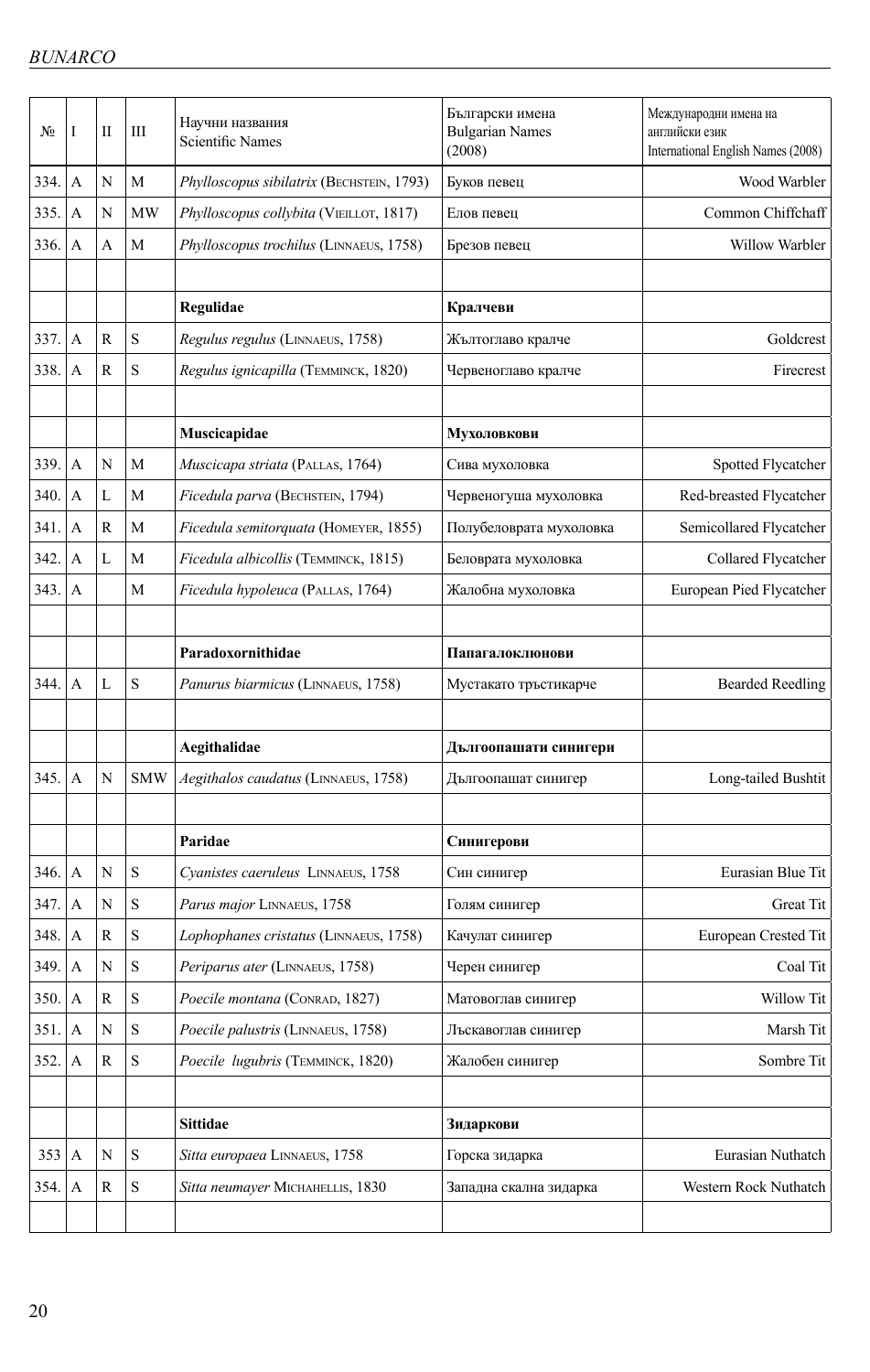| No   | I              | П            | Ш           | Научни названия<br><b>Scientific Names</b> | Български имена<br><b>Bulgarian Names</b><br>(2008) | Международни имена на<br>английски език<br>International English Names (2008) |
|------|----------------|--------------|-------------|--------------------------------------------|-----------------------------------------------------|-------------------------------------------------------------------------------|
|      |                |              |             | Tichodromadidae                            | Скалолазкови                                        |                                                                               |
| 355. | $\mathbf{A}$   | $\mathbb{R}$ | S           | Tichodroma muraria (LINNAEUS, 1766)        | Скалолазка                                          | Wallcreeper                                                                   |
|      |                |              |             |                                            |                                                     |                                                                               |
|      |                |              |             | Certhiidae                                 | Дърволазкови                                        |                                                                               |
| 356. | $\mathbf{A}$   | N            | S           | Certhia familiaris LINNAEUS, 1758          | Горска дърволазка                                   | Eurasian Treecreeper                                                          |
| 357. | A              | N            | S           | Certhia brachydactyla BREHM, 1820          | Градинска дърволазка                                | Short-toed Treecreeper                                                        |
|      |                |              |             |                                            |                                                     |                                                                               |
|      |                |              |             | Remizidae                                  | Торбогнездни синигери                               |                                                                               |
| 358. | A              | N            | M           | Remiz pendulinus (LINNAEUS, 1758)          | Торбогнезден синигер                                | Eurasian Penduline Tit                                                        |
|      |                |              |             |                                            |                                                     |                                                                               |
|      |                |              |             | Oriolidae                                  | Авлигови                                            |                                                                               |
| 359. | $\overline{A}$ | N            | M           | Oriolus oriolus (LINNAEUS, 1766)           | Авлига                                              | Eurasian Golden Oriole                                                        |
|      |                |              |             |                                            |                                                     |                                                                               |
|      |                |              |             | Laniidae                                   | Сврачкови                                           |                                                                               |
| 360. | A              | N            | М           | Lanius collurio LINNAEUS, 1758             | Червеногърба сврачка                                | Red-backed Shrike                                                             |
| 361. | $\mathbf{A}$   | N            | M           | Lanius minor GMELIN, 1788                  | Черночела сврачка                                   | Lesser Grey Shrike                                                            |
| 362. | A              | $\ast$       | W           | Lanius excubitor LINNAEUS, 1758            | Сива сврачка                                        | Great Grey Shrike                                                             |
| 363. | A              | N            | M           | Lanius senator LINNAEUS, 1758              | Червеноглава сврачка                                | Woodchat Shrike                                                               |
| 364. | A              | $\mathbf R$  | M           | Lanius nubicus LICHTENSTEIN, 1823          | Белочела сврачка                                    | Masked Shrike                                                                 |
|      |                |              |             |                                            |                                                     |                                                                               |
|      |                |              |             | Corvidae                                   | Вранови                                             |                                                                               |
| 365. | A              | N            | S           | Garrulus glandarius (LINNAEUS, 1758)       | Сойка                                               | Eurasian Jay                                                                  |
| 366. | $\mathbf{A}$   | N            | $\mathbf S$ | Pica pica (LINNAEUS, 1758)                 | Сврака                                              | Eurasian Magpie                                                               |
| 367. | A              | $\mathbb{R}$ | $\mathbf S$ | Nucifraga caryocatactes (LINNAEUS, 1758)   | Сокерица                                            | Spotted Nutcracker                                                            |
| 368. | $\mathbf{A}$   | L            | $\mathbf S$ | Pyrrhocorax graculus (LINNAEUS, 1766)      | Жълтоклюна гарга                                    | Alpine Chough                                                                 |
| 369. | $\mathbf{A}$   | N            | <b>SW</b>   | Corvus monedula LINNAEUS, 1758             | Чавка                                               | Western Jackdaw                                                               |
| 370. | $\mathbf{A}$   | N            | SW          | Corvus frugilegus LINNAEUS, 1758           | Посевна врана                                       | Rook                                                                          |
| 371. | A              | N            | SW          | Corvus cornix LINNAEUS, 1758               | Сива врана                                          | Hooded Crow                                                                   |
| 372. | $\mathbf{A}$   | N            | S           | Corvus corax LINNAEUS, 1758                | Гарван                                              | Northern Raven                                                                |
|      |                |              |             |                                            |                                                     |                                                                               |
|      |                |              |             | <b>Sturnidae</b>                           | Скорецови                                           |                                                                               |
| 373. | $\mathbf{A}$   | N            | <b>SMW</b>  | Sturnus vulgaris LINNAEUS, 1758            | Обикновен скорец                                    | Common Starling                                                               |
| 374. | A              | L            | M           | Sturnus roseus (LINNAEUS, 1758)            | Розов скорец                                        | <b>Rosy Starling</b>                                                          |
|      |                |              |             |                                            |                                                     |                                                                               |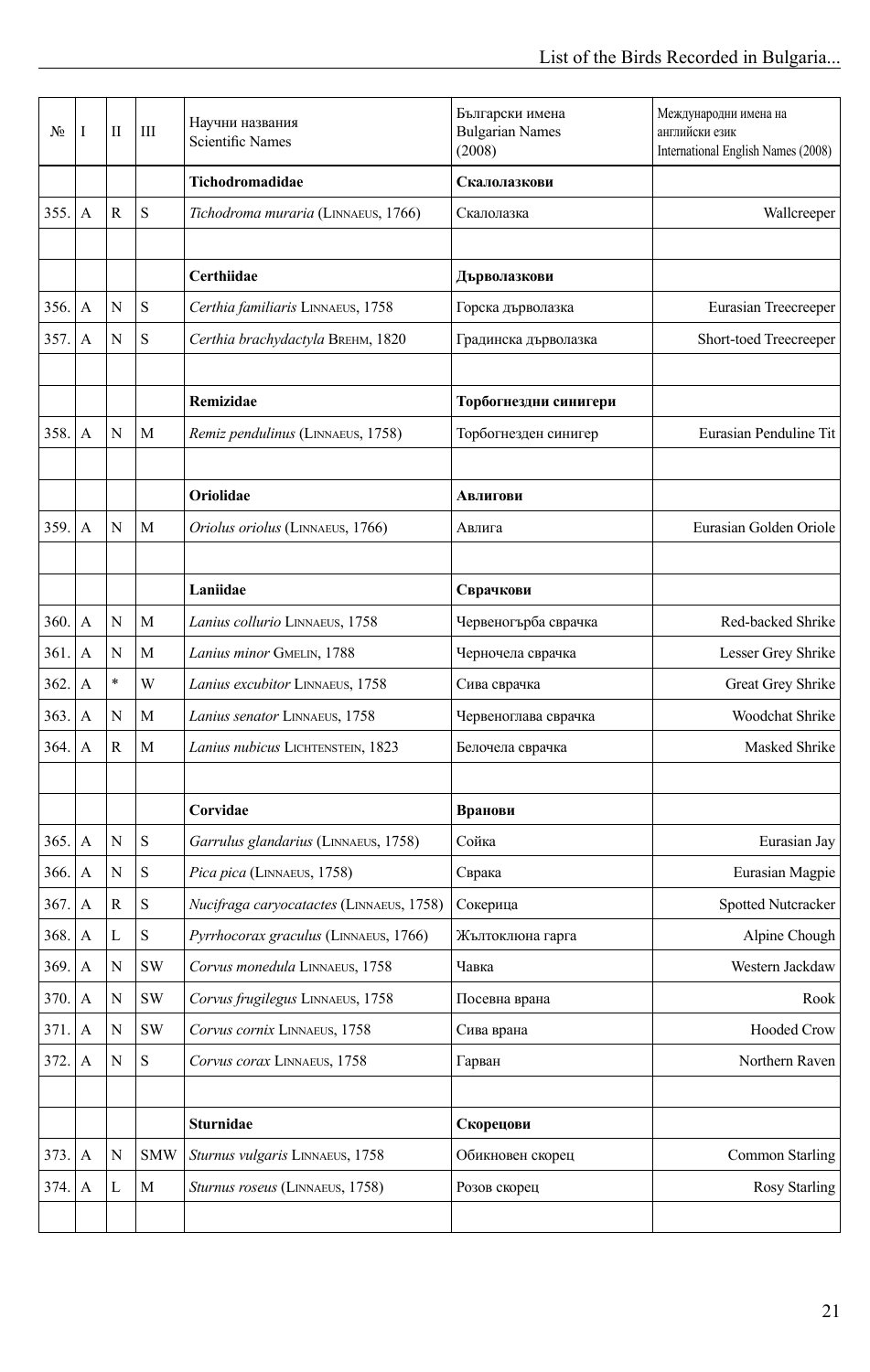| No   | I              | П            | Ш           | Научни названия<br><b>Scientific Names</b>                                | Български имена<br><b>Bulgarian Names</b><br>(2008) | Международни имена на<br>английски език<br>International English Names (2008) |
|------|----------------|--------------|-------------|---------------------------------------------------------------------------|-----------------------------------------------------|-------------------------------------------------------------------------------|
|      |                |              |             | Passeridae                                                                | Врабчови                                            |                                                                               |
| 375. | $\overline{A}$ | N            | S           | Passer domesticus (LINNAEUS, 1758)                                        | Домашно врабче                                      | House Sparrow                                                                 |
| 376. | A              | N            | Mw          | Passer hispaniolensis (TEMMINCK, 1820)<br>Passer X italiae VIEILLOT, 1817 | Испанско врабче<br>Италианско врабче                | Spanish Sparrow<br><b>Italian Sparrow</b>                                     |
| 377. | A              | N            | S           | Passer montanus (LINNAEUS, 1758)                                          | Полско врабче                                       | Eurasian Tree Sparrow                                                         |
| 378. | A              | R            | S           | Petronia petronia (LINNAEUS, 1766)                                        | Скално врабче                                       | Rock Sparrow                                                                  |
|      |                |              |             |                                                                           |                                                     |                                                                               |
|      |                |              |             | Fringillidae                                                              | Чинкови                                             |                                                                               |
| 379. | $\overline{A}$ | N            | <b>SMW</b>  | Fringilla coelebs LINNAEUS, 1758                                          | Обикновена чинка                                    | Common Chaffinch                                                              |
| 380. | $\overline{A}$ |              | W           | Fringilla montifringilla LINNAEUS, 1758                                   | Планинска чинка                                     | <b>Brambling</b>                                                              |
| 381. | A              | $\mathbb{R}$ | $\mathbf S$ | Serinus serinus (LINNAEUS, 1766)                                          | Европейско канарче                                  | European Serin                                                                |
| 382. | A              | N            | <b>SMW</b>  | Carduelis chloris (LINNAEUS, 1758)                                        | Зеленика                                            | European Greenfinch                                                           |
| 383. | A              | N            | <b>SMW</b>  | Carduelis carduelis (LINNAEUS, 1758)                                      | Шиглец                                              | European Goldfinch                                                            |
| 384. | A              | R            | <b>SMW</b>  | Carduelis spinus (LINNAEUS, 1758)                                         | Елшова скатия                                       | Eurasian Siskin                                                               |
| 385. | A              | N            | <b>SMW</b>  | Carduelis cannabina (LINNAEUS, 1758)                                      | Обикновено конопарче                                | Common Linnet                                                                 |
| 386. | A              |              | W           | Carduelis flavirostris (LINNAEUS, 1758)                                   | Жълтоклюно конопарче                                | Twite                                                                         |
| 387. | $\overline{A}$ | $\ast$       | W           | Carduelis flammea (LINNAEUS, 1758)                                        | Брезова скатия                                      | Common Redpoll                                                                |
| 388. | A              |              | $\mathbf V$ | Loxia leucoptera GMELIN, 1789                                             | Белокрила кръсточовка                               | Two-barred Crossbill                                                          |
| 389. | A              | R            | S           | Loxia curvirostra LINNAEUS, 1758                                          | Обикновена кръсточовка                              | Red Crossbill                                                                 |
| 390. | A              |              | $\mathbf V$ | Rhodospiza obsoleta (LICHTENSTEIN, 1823)                                  | Пустинна чинка                                      | Desert Finch                                                                  |
| 391. | A              |              | V           | Bucanetes githagineus (LICHTENSTEIN,<br>1823)                             | Червеноклюна чинка                                  | Trumpeter Finch                                                               |
| 392. | $\overline{A}$ | L            | m           | Carpodacus erythrinus (PALLAS, 1770)                                      | Червена чинка                                       | Common Rosefinch                                                              |
| 393. | A              | N            | <b>SMW</b>  | Pyrrhula pyrrhula (LINNAEUS, 1758)                                        | Червенушка                                          | Eurasian Bullfinch                                                            |
| 394. | A              | N            | $\mathbf S$ | Coccothraustes coccothraustes (LINNAEUS,<br>1758)                         | Черешарка                                           | Hawfinch                                                                      |
|      |                |              |             |                                                                           |                                                     |                                                                               |
|      |                |              |             | <b>Emberizidae</b>                                                        | Овесаркови                                          |                                                                               |
| 395. | $\mathbf{A}$   |              | V           | Calcarius lapponicus (LINNAEUS, 1758)                                     | Лапландска овесарка                                 | Lapland Longspur                                                              |
| 396. | A              |              | V           | Plectrophenax nivalis (LINNAEUS, 1758)                                    | Снежна овесарка                                     | Snow Bunting                                                                  |
| 397. | $\mathbf{A}$   |              | V           | Emberiza leucocephalos GMELIN, 1770                                       | Белоглава овесарка                                  | Pine Bunting                                                                  |
| 398. | A              | N            | <b>SMW</b>  | Emberiza citrinella LINNAEUS, 1758                                        | Жълта овесарка                                      | Yellowhammer                                                                  |
| 399. | $\mathbf{A}$   | N            | $\mathbf S$ | Emberiza cirlus LINNAEUS, 1766                                            | Зеленогуша овесарка                                 | Cirl Bunting                                                                  |
| 400. | A              | R            | S           | Emberiza cia LINNAEUS, 1766                                               | Сивоглава овесарка                                  | <b>Rock Bunting</b>                                                           |
| 401. | $\mathbf{A}$   | N            | М           | Emberiza hortulana LINNAEUS, 1758                                         | Градинска овесарка                                  | Ortolan Bunting                                                               |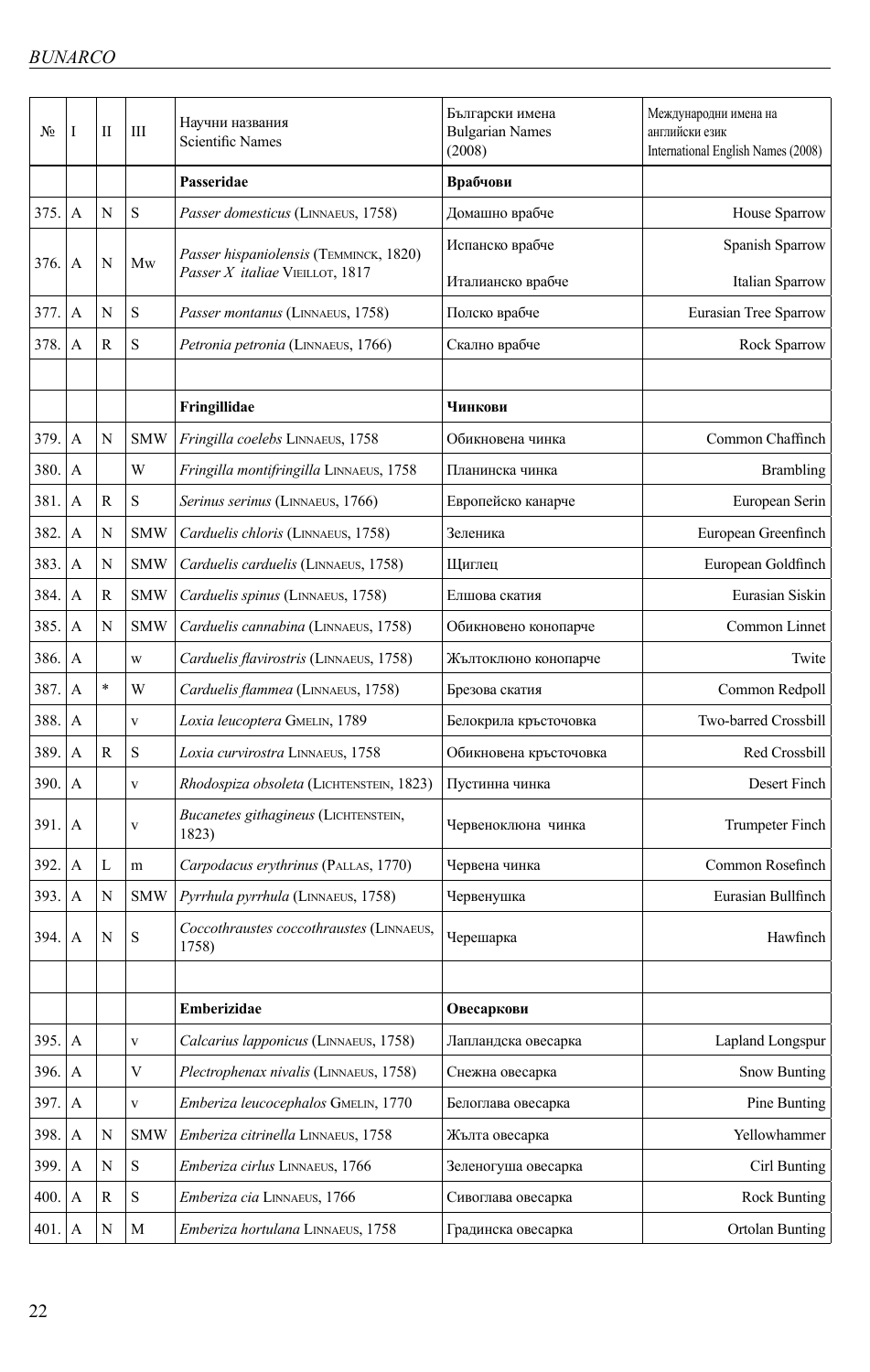| $N_2$            |     | H | Ш          | Научни названия<br><b>Scientific Names</b> | Български имена<br><b>Bulgarian Names</b><br>(2008) | Международни имена на<br>английски език<br>International English Names (2008) |
|------------------|-----|---|------------|--------------------------------------------|-----------------------------------------------------|-------------------------------------------------------------------------------|
| $402. \n\vert A$ |     |   | V          | Emberiza rustica PALLAS, 1776              | Белогуша овесарка                                   | Rustic Bunting                                                                |
| 403.  A          |     |   | V          | Emberiza pusilla PALLAS, 1776              | Малка овесарка                                      | Little Bunting                                                                |
| 404.             | l A |   | <b>SMW</b> | Emberiza schoeniclus (LINNAEUS, 1758)      | Тръстикова овесарка                                 | Common Reed Bunting                                                           |
| $405. \n\vert A$ |     | N | M          | Emberiza melanocephala SCOPOLI, 1769       | Черноглава овесарка                                 | Black-headed Bunting                                                          |
| 406.             | l A | N | <b>SMW</b> | Emberiza calandra LINNAEUS, 1758           | Сива овесарка                                       | Corn Bunting                                                                  |

**Категория В –** Видът <sup>е</sup> наблюдаван <sup>в</sup> дивата природа <sup>в</sup> периода 1800 – 1949<sup>г</sup>.

**Category B** – Species which have been recorded in an apparently wild state only between 1800 and December 31th 1949, but not subsequently.

|       |   |        |   | Tetraonidae                                                   | Тетревови |                   |
|-------|---|--------|---|---------------------------------------------------------------|-----------|-------------------|
| 1407. | B | $\ast$ |   | Tetrao tetrix LINNAEUS, 1758                                  | Тетрев    | Black Grouse      |
|       |   |        |   |                                                               |           |                   |
|       |   |        |   | Corvidae                                                      | Вранови   |                   |
| 408.  | B |        | v | Pyrrhocorax pyrrhocorax (LINNAEUS, 1758)   Червеноключа гарга |           | Red-billed Chough |

**Категория С** – Видове, интродуцирани <sup>в</sup> страната или избягали от колекции <sup>и</sup> свободно размножаващи се <sup>в</sup> природата (тук – видове от тази категория, идващи от други страни)

**Category C** – Released or escaped species which have established a self-supporting population (here species category C, coming from an other country)

|       |  |                | Anatidae                                  | Патицови       |              |
|-------|--|----------------|-------------------------------------------|----------------|--------------|
| 1409. |  | T <sub>1</sub> | <i>Branta canadensis</i> (LINNAEUS, 1758) | Канадска гъска | Canada Goose |

**Категория D -** Видове, установени <sup>в</sup> страната, за които обаче съществува основателно съмнение, че произхождат от колекции или са птици избягали от неволя

|  |  |  |  |  | Category D - Species has been recorded in Bulgaria, but there is a reasonable doubt that it has ever occurred in a natural state |
|--|--|--|--|--|----------------------------------------------------------------------------------------------------------------------------------|
|--|--|--|--|--|----------------------------------------------------------------------------------------------------------------------------------|

|   |  | Anatidae                                  | Патицови                |                      |
|---|--|-------------------------------------------|-------------------------|----------------------|
| D |  | <i>Chen caerulescens</i> (LINNAEUS, 1758) | Снежна гъска            | Snow Goose           |
|   |  |                                           |                         |                      |
|   |  | Psittacidae                               | Папагалови              |                      |
| D |  | Psittacula krameri (Scopoli, 1769)        | Малък огърличен папагал | Rose-ringed Parakeet |

**Категория Е** – Видове, за които със сигурност се знае или предполага, че са избягали/освободени от колекции или неволя или са пренесени <sup>в</sup> страната чрез международния транспорт **Category E** – Escapes from captivity

|    |   |  | Anatidae                               | Патицови          |                  |
|----|---|--|----------------------------------------|-------------------|------------------|
|    | Е |  | Cygnus atratus (LATHAM, 1790)          | Черен лебед       | Black Swan       |
|    | E |  | <i>Aix sponsa</i> (LNNAEUS, 1758)      | Каролинка         | Wood Duck        |
|    | E |  | Aix galericulata (LNNAEUS, 1758)       | . Мандаринка      | Mandarin Duck    |
| 4. | E |  | Lophodytes cucullatus (LINNAEUS, 1758) | Американски нирец | Hooded Merganser |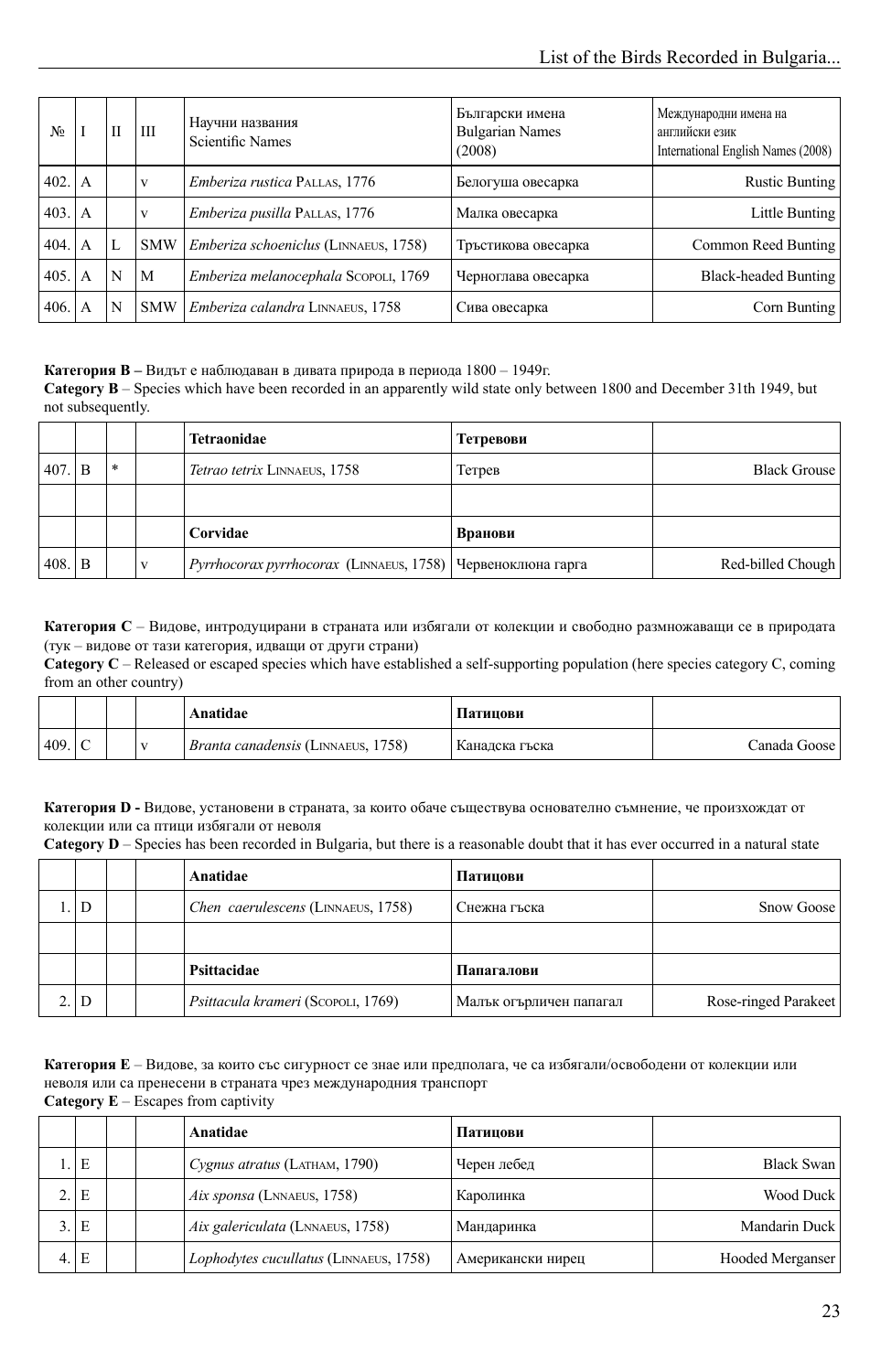| N₫ |   | Н | Ш | Научни названия<br><b>Scientific Names</b>            | Български имена<br><b>Bulgarian Names</b><br>(2008) | Международни имена на<br>английски език<br>International English Names (2008) |
|----|---|---|---|-------------------------------------------------------|-----------------------------------------------------|-------------------------------------------------------------------------------|
|    |   |   |   | <b>Numididae</b>                                      | Токачкови                                           |                                                                               |
| 5. | E |   |   | <i>Numida meleagris</i> (LINNAEUS, 1758)              | Шлемоглава токачка                                  | Helmeted Guineafowl                                                           |
|    |   |   |   |                                                       |                                                     |                                                                               |
|    |   |   |   | Columbidae                                            | Гълъбови                                            |                                                                               |
| 6. | Е |   |   | Streptopelia roseogrisea (SUNDEVALL, 1857)   Смехурка |                                                     | <b>African Collared Dove</b>                                                  |

#### **Видове, неприети от комитета Species not accepted by the Committee**

|     | Anatidae                              | Патицови                 |                       |
|-----|---------------------------------------|--------------------------|-----------------------|
| 1.  | Anser brachyrhynchus BAILLON, 1833    | Късоклюна гъска          | Pink-footed Goose     |
| 2.  | Alopochen aegyptiaca (LINNAEUS, 1766) | Египетска гъска          | <b>Egyptian Goose</b> |
|     |                                       |                          |                       |
|     | Phasianidae                           | Фазанови                 |                       |
| 3.  | Alectoris rufa (LINNAEUS, 1758)       | Червен кеклик            | Red-legged Partridge  |
| 4.  | Syrmaticus reevesii (GRAY, 1829)      | Царски фазан             | Reeves's Pheasant     |
|     | Hydrobatidae                          | Вълнолюбкови             |                       |
| 5.  | Hydrobates pelagicus (LINNAEUS, 1758) | Европейска вълнолюбка    | European Storm Petrel |
|     | Accipitridae                          | Ястребови                |                       |
| 6.  | Haliaeetus leucoryphus (PALLAS, 1771) | Черноопашат морски орел  | Pallas's Fish Eagle   |
|     | Falconidae                            | Соколови                 |                       |
| 7.  | Falco rusticolus LINNAEUS, 1758       | Северен сокол            | Gyrfalcon             |
|     | Gruidae                               | Жеравови                 |                       |
| 8.  | Grus leucogeranus PALLAS, 1773        | Бял сибирски жерав       | Siberian Crane        |
|     | Glareolidae                           | Огърличникови            |                       |
| 9.  | Glareola maldivarum FORSTER, 1795     | Източен огърличник       | Oriental Pratincole   |
|     |                                       |                          |                       |
|     | Scolopacidae                          | Бекасови                 |                       |
| 10. | Tringa flavipes (GMELIN, 1789)        | Малък жълтоног водобегач | Lesser Yellowlegs     |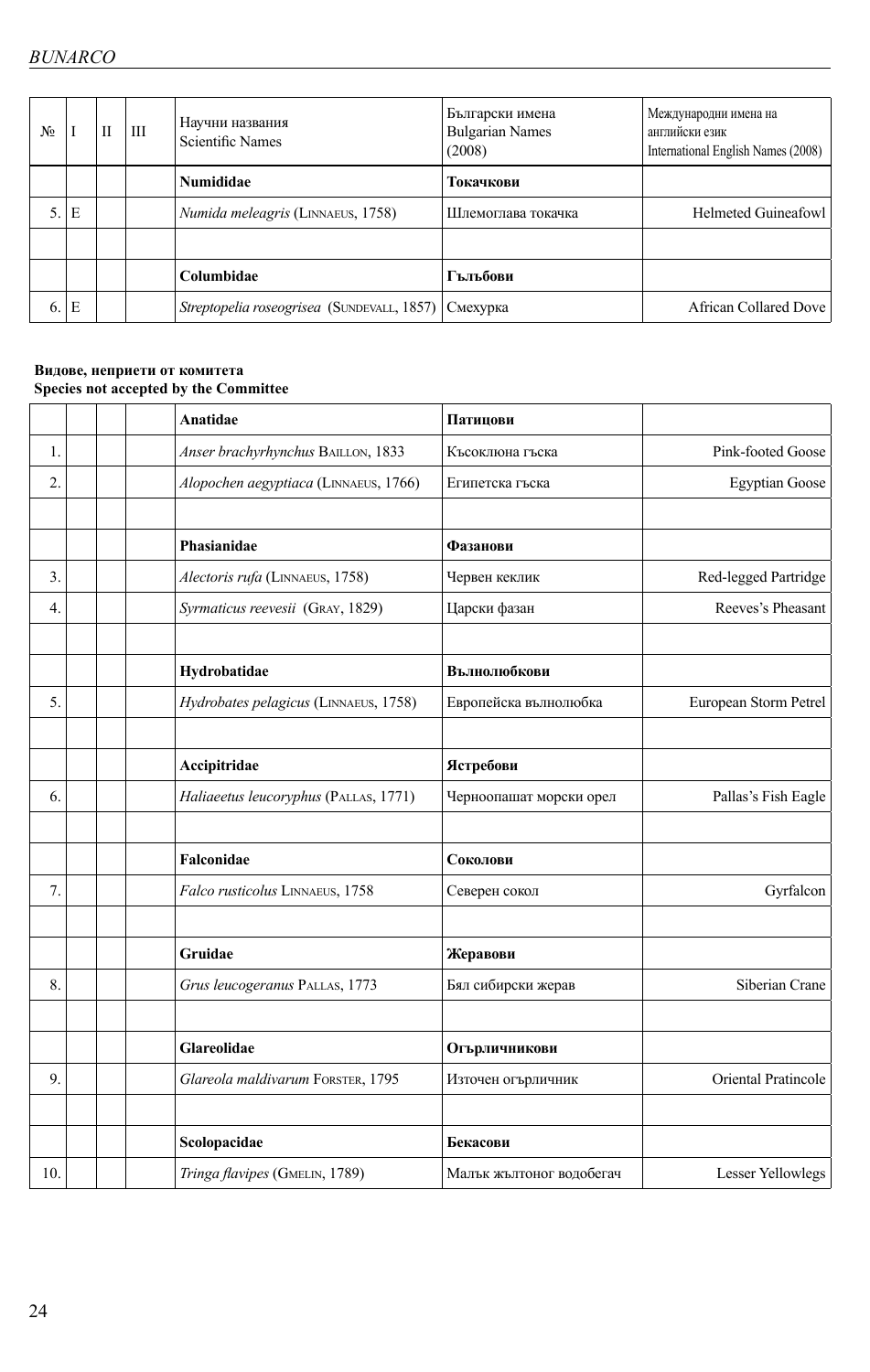| N <sub>2</sub> | I | П | III | Научни названия<br><b>Scientific Names</b>  | Български имена<br><b>Bulgarian Names</b><br>(2008) | Международни имена на<br>английски език<br>International English Names (2008) |
|----------------|---|---|-----|---------------------------------------------|-----------------------------------------------------|-------------------------------------------------------------------------------|
| 11.            |   |   |     | Phalaropus tricolor (VIEILLOT, 1819)        | Трицветен листоног                                  | Wilson's Phalarope                                                            |
|                |   |   |     |                                             |                                                     |                                                                               |
|                |   |   |     | Laridae                                     | Чайкови                                             |                                                                               |
| 12.            |   |   |     | Larus glaucoides MEYER, 1822                | Малка белокрила чайка                               | <b>Iceland Gull</b>                                                           |
|                |   |   |     |                                             |                                                     |                                                                               |
|                |   |   |     | Alcidae                                     | Кайрови                                             |                                                                               |
| 13.            |   |   |     | Alca torda LINNAEUS, 1758                   | Дебелоклюна гагарка                                 | Razorbill                                                                     |
| 14.            |   |   |     | Fratercula arctica (LINNAEUS, 1758)         | Тъпоклюна кайра                                     | Atlantic Puffin                                                               |
|                |   |   |     | Strigidae                                   | Совови                                              |                                                                               |
| 15.            |   |   |     | Bubo scandiacus (LINNAEUS, 1758)            | Снежен бухал                                        | Snowy Owl                                                                     |
| 16.            |   |   |     | Surnia ulula (LINNAEUS, 1758)               | Ястребова сова                                      | Northern Hawk-Owl                                                             |
|                |   |   |     |                                             |                                                     |                                                                               |
|                |   |   |     | Motacillidae                                | Стърчиопашкови                                      |                                                                               |
| 17.            |   |   |     | Anthus petrosus (MONTAGU, 1798)             | Скална бъбрица                                      | Eurasian Rock Pipit                                                           |
|                |   |   |     |                                             |                                                     |                                                                               |
|                |   |   |     | Turdidae                                    | Дроздови                                            |                                                                               |
| 18.            |   |   |     | Oenanthe finschii (HEUGLIN, 1869)           | Скално каменарче                                    | Finsch's Wheatear                                                             |
| 19.            |   |   |     | Zoothera dauma (LATHAM, 1790)               | Златист дрозд                                       | Scaly Thrush                                                                  |
|                |   |   |     | Sylviidae                                   | Коприварчеви                                        |                                                                               |
| 20.            |   |   |     | Hippolais polyglotta (VIEILLOT, 1817)       | Бъбрив присмехулник                                 | Melodious Warbler                                                             |
| 21.            |   |   |     | Sylvia undata (BODDAERT, 1783)              | Пъстрогушо коприварче                               | Dartford Warbler                                                              |
| 22.            |   |   |     | Phylloscopus trochiloides (SUNDEVALL, 1837) | Зеленикав певец                                     | Greenish Warbler                                                              |
|                |   |   |     |                                             |                                                     |                                                                               |
|                |   |   |     | Paridae                                     | Синигерови                                          |                                                                               |
| 23.            |   |   |     | Cyanistes cyanus (PALLAS, 1770)             | Белоглав синигер                                    | Azure Tit                                                                     |
|                |   |   |     | <b>Sturnidae</b>                            | Скорецови                                           |                                                                               |
| 24.            |   |   |     | Sturnus unicolor TEMMINCK, 1820             | Едноцветен скорец                                   | <b>Spotless Starling</b>                                                      |
|                |   |   |     |                                             |                                                     |                                                                               |
|                |   |   |     | Passeridae                                  | Врабчови                                            |                                                                               |
| 25.            |   |   |     | Montifringilla nivalis (LINNAEUS, 1766)     | Снежно врабче                                       | White-winged Snowfinch                                                        |